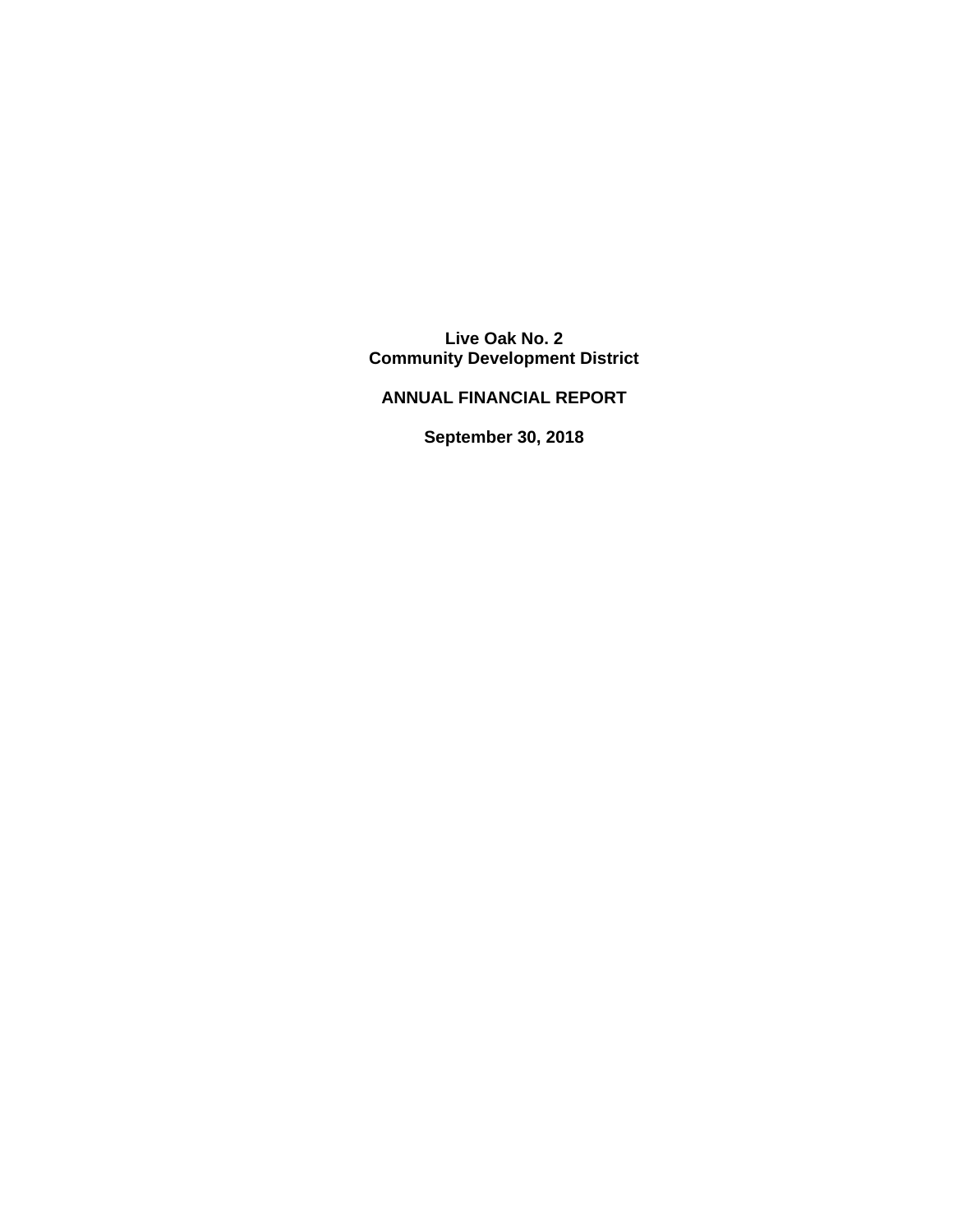# **Live Oak No. 2 Community Development District**

# **ANNUAL FINANCIAL REPORT**

# **September 30, 2018**

## **TABLE OF CONTENTS**

|                                                                                                                | Page<br>Number |
|----------------------------------------------------------------------------------------------------------------|----------------|
| <b>FINANCIAL SECTION</b>                                                                                       |                |
| REPORT OF INDEPENDENT AUDITORS                                                                                 | $1 - 2$        |
| <b>MANAGEMENT'S DISCUSSION AND ANALYSIS</b>                                                                    | $3 - 8$        |
| <b>BASIC FINANCIAL STATEMENTS:</b>                                                                             |                |
| Government-wide Financial Statements                                                                           |                |
| <b>Statement of Net Position</b><br><b>Statement of Activities</b>                                             | 9<br>10        |
| <b>Fund Financial Statements:</b>                                                                              |                |
| <b>Balance Sheet - Governmental Funds</b>                                                                      | 11             |
| Reconciliation of Total Governmental Fund Balances to Net                                                      |                |
| <b>Position of Governmental Activities</b>                                                                     | 12             |
| Statement of Revenues, Expenditures and Changes in Fund                                                        |                |
| <b>Balances - Governmental Funds</b>                                                                           | 13             |
| Reconciliation of the Statement of Revenues, Expenditures and                                                  |                |
| Changes in Fund Balances of Governmental Funds to the                                                          |                |
| <b>Statement of Activities</b>                                                                                 | 14             |
| Statement of Revenues, Expenditures and Changes in Fund                                                        |                |
| Balances - Budget and Actual - General Fund                                                                    | 15             |
| <b>Notes to Financial Statements</b>                                                                           | 16-28          |
|                                                                                                                |                |
| INDEPENDENT AUDITOR'S REPORT ON INTERNAL CONTROL OVER                                                          |                |
| FINANCIAL REPORTING AND ON COMPLIANCE AND OTHER MATTERS                                                        |                |
| BASED ON AN AUDIT OF FINANCIAL STATEMENTS PERFORMED IN<br><b>ACCORDANCE WITH GOVERNMENT AUDITING STANDARDS</b> | 29-30          |
|                                                                                                                |                |
| <b>MANAGEMENT LETTER</b>                                                                                       | $31 - 32$      |
| INDEPENDENT ACCOUNTANT'S REPORT/COMPLIANCE WITH                                                                |                |
| SECTION 218.415, FLORIDA STATUTES                                                                              | 33             |
|                                                                                                                |                |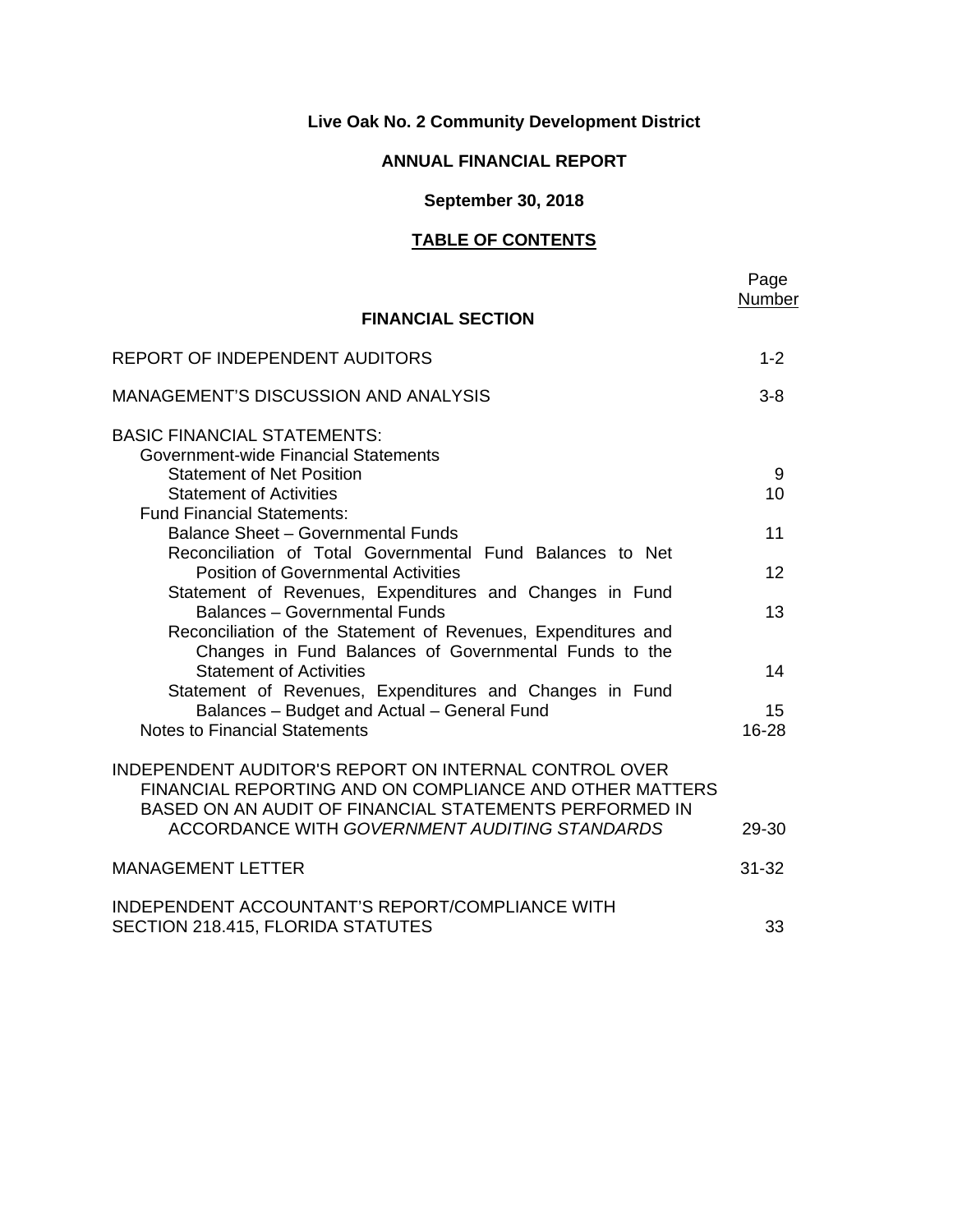

Certified Public Accountants PL

600 Citrus Avenue Suite 200 Fort Pierce, Florida 34950

772/461-6120 // 461-1155 FAX: 772/468-9278

#### **REPORT OF INDEPENDENT AUDITORS**

To the Board of Supervisors Live Oak No. 2 Community Development District Hillsborough County, Florida

#### **Report on the Financial Statements**

We have audited the accompanying financial statements of Live Oak No. 2 Community Development District as of and for the year ended September 30, 2018, and the related notes to financial statements, which collectively comprise the District's basic financial statements as listed in the table of contents.

#### **Management's Responsibility for the Financial Statements**

Management is responsible for the preparation and fair presentation of these financial statements in accordance with accounting principles generally accepted in the United States of America; this includes the design, implementation, and maintenance of internal control relevant to the preparation and fair presentation of financial statements that are free from material misstatement, whether due to fraud or error.

#### **Auditor's Responsibility**

Our responsibility is to express an opinion on these financial statements based on our audit. We conducted our audit in accordance with auditing standards generally accepted in the United States of America and the standards applicable to financial audits contained in *Government Accounting Standards*, issued by the Comptroller General of the United States. Those standards require that we plan and perform the audit to obtain reasonable assurance about whether the financial statements are free from material misstatement.

An audit involves performing procedures to obtain audit evidence about the amounts and disclosures in the financial statements. The procedures selected depend on the auditor's judgment, including the assessment of the risks of material misstatement of the financial statements, whether due to fraud or error. In making those risk assessments, the auditor considers internal control relevant to the entity's preparation and fair presentation of the financial statements in order to design audit procedures that are appropriate in the circumstances, but not for the purpose of expressing an opinion on the effectiveness of the entity's internal control. Accordingly, we express no such opinion. An audit also includes evaluating the appropriateness of accounting policies used and the reasonableness of significant accounting estimates made by management, as well as evaluating the overall presentation of the financial statements.

We believe that the audit evidence we have obtained is sufficient and appropriate to provide a basis for our audit opinion.

Fort Pierce / Stuart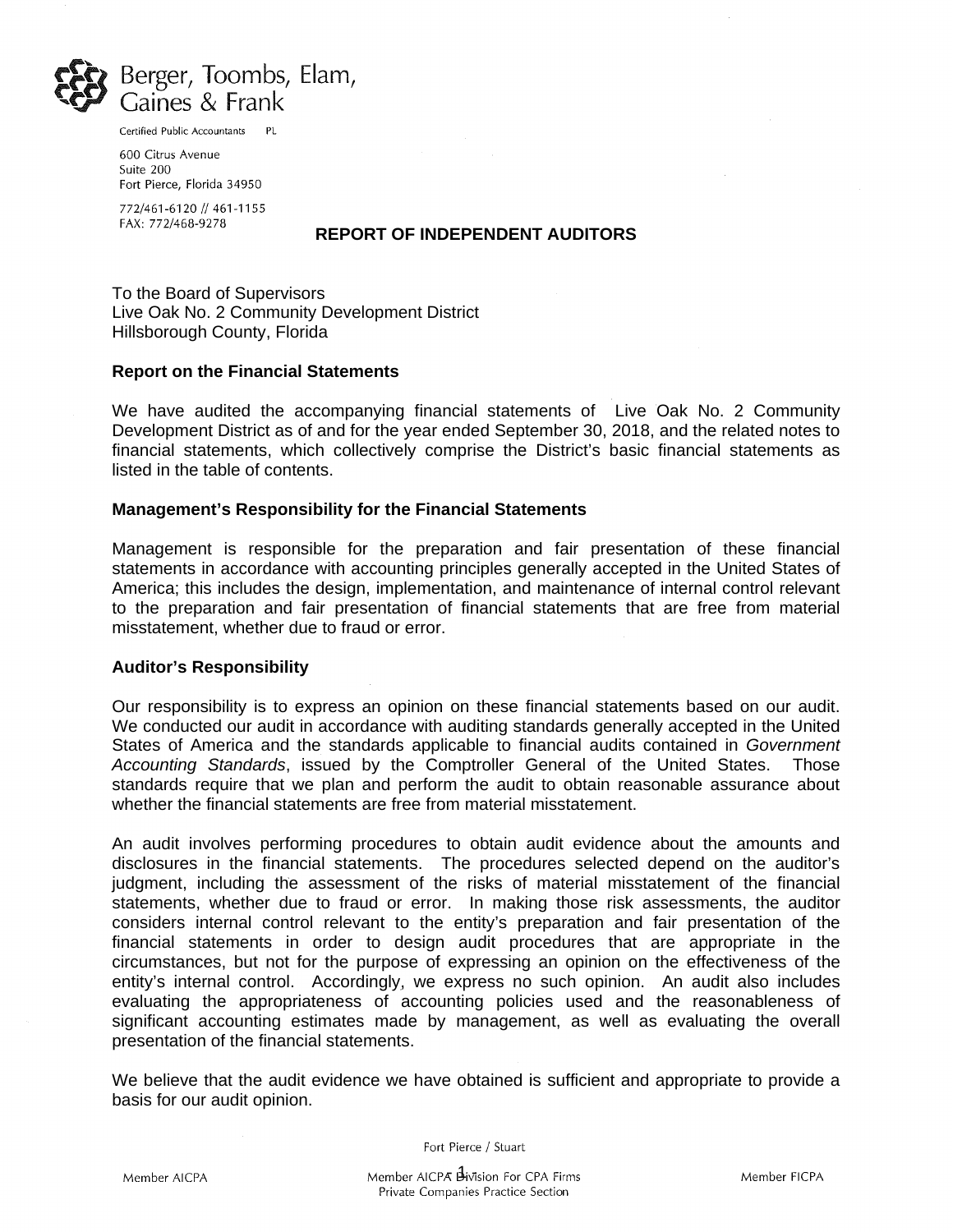

To the Board of Supervisors Live Oak No. 2 Community Development District

#### **Opinion**

In our opinion, the financial statements referred to above present fairly, in all material respects, the respective financial position of the governmental activities and each major fund of Live Oak No. 2 Community Development District, as of September 30, 2018, and the respective changes in financial position and the budgetary comparison for the General Fund for the year then ended in conformity with accounting principles generally accepted in the United States of America.

#### **Other Matters**

#### *Required Supplementary Information*

Accounting principles generally accepted in the United States of America require that the Management Discussion and Analysis be presented to supplement the basic financial statements. Such information, although not a part of the basic financial statements, is required by the Governmental Accounting Standards Board who considers it to be an essential part of financial reporting for placing the basic financial statements in an appropriate operational, economic, or historical context. We have applied certain limited procedures to the required supplementary information in accordance with auditing standards generally accepted in the United States of America, which consisted of inquiries of management about the methods of preparing the information and comparing the information for consistency with management's responses to our inquiries, the basic financial statements, and other knowledge we obtained during our audit of the basic financial statements. We do not express an opinion or provide any assurance on the information because the limited procedures do not provide us with sufficient evidence to express an opinion or provide any assurance.

#### **Other Reporting Required by Government Auditing Standards**

In accordance with *Government Auditing Standards*, we have also issued a report dated May 31, 2019 on our consideration of the District's internal control over financial reporting and on our tests of its compliance with certain provisions of laws, regulations and contracts. The purpose of that report is to describe the scope of our testing of internal control over financial reporting and compliance and the results of that testing, and not to provide an opinion on internal control over financial reporting or on compliance. That report is an integral part of an audit performed in accordance with *Government Auditing Standards* in considering Live Oak No. 2 Community Development District's internal control over financial reporting and compliance.

Bergin Jamba Elam

Berger, Toombs, Elam, Gaines & Frank Certified Public Accountants PL Fort Pierce, Florida

May 31, 2019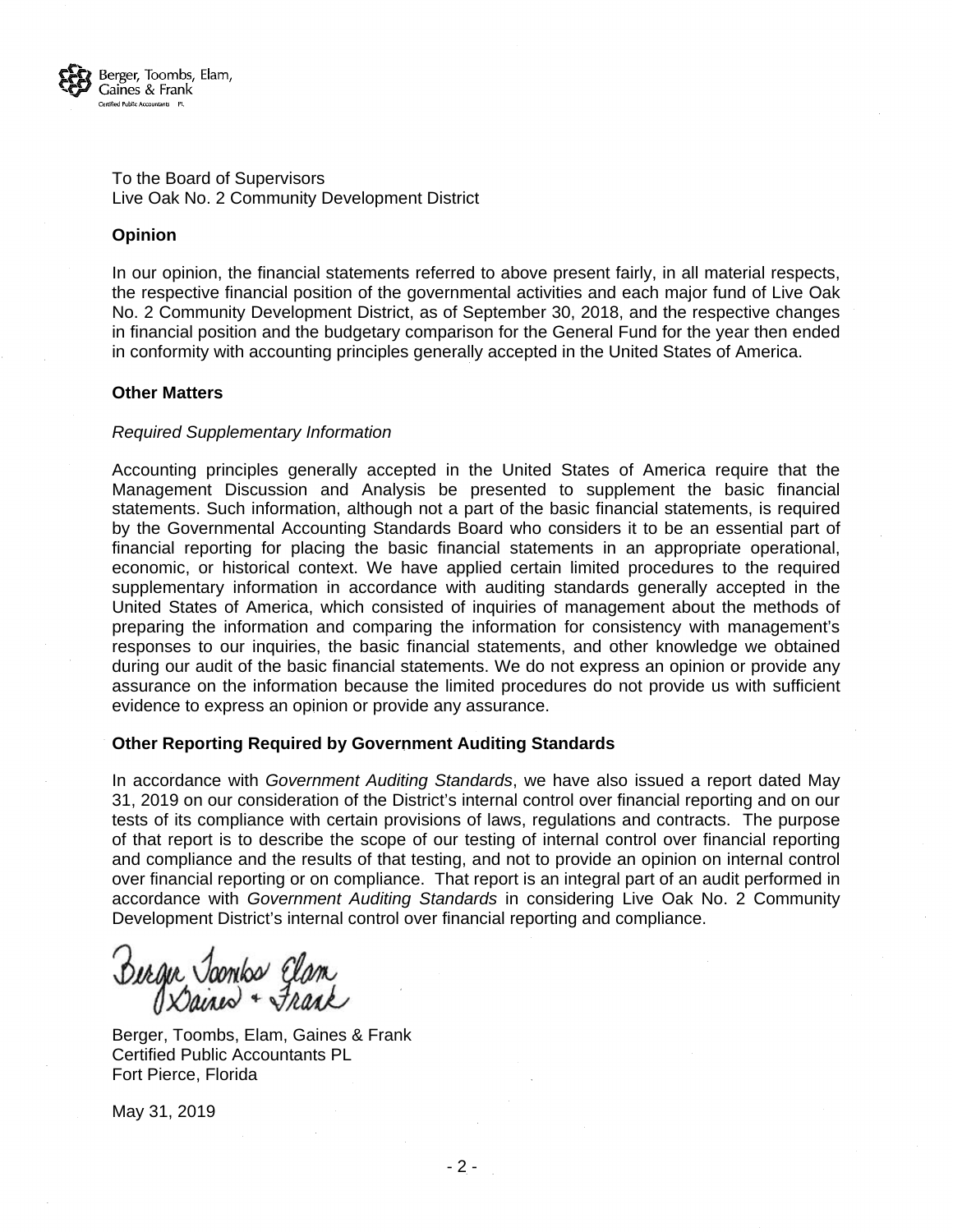Management's discussion and analysis of Live Oak No. 2 Community Development District's (the "District") financial performance provides an objective and easily readable analysis of the District's financial activities. The analysis provides summary financial information for the District and should be read in conjunction with the District's financial statements.

### **OVERVIEW OF THE FINANCIAL STATEMENTS**

The District's basic financial statements comprise three components; 1) *Government-wide financial statements,* 2) *Fund financial statements,* and 3) *Notes to financial statements.* The *Government-wide financial statements* present an overall picture of the District's financial position and results of operations. The *Fund financial statements* present financial information for the District's major funds. The *Notes to financial statements* provide additional information concerning the District's finances.

The *Government-wide financial statements* are the **statement of net position** and the **statement of activities**. These statements use accounting methods similar to those used by private-sector companies. Emphasis is placed on the net position of governmental activities and the change in net position. Governmental activities are primarily supported by special assessments.

The **statement of net position** presents information on all assets and liabilities of the District, with the difference between assets and liabilities reported as net position. Net position are reported in three categories; 1) net investment in capital assets, 2) restricted, and 3) unrestricted. Assets, liabilities, and net position are reported for all Governmental activities.

The **statement of activities** presents information on all revenues and expenses of the District and the change in net position. Expenses are reported by major function and program revenues relating to those functions are reported, providing the net cost of all functions provided by the District. To assist in understanding the District's operations, expenses have been reported as governmental activities. Governmental activities financed by the District include general government and debt service.

*Fund financial statements* present financial information for governmental funds. These statements provide financial information for the major funds of the District. Governmental fund financial statements provide information on the current assets and liabilities of the funds, changes in current financial resources (revenues and expenditures), and current available resources.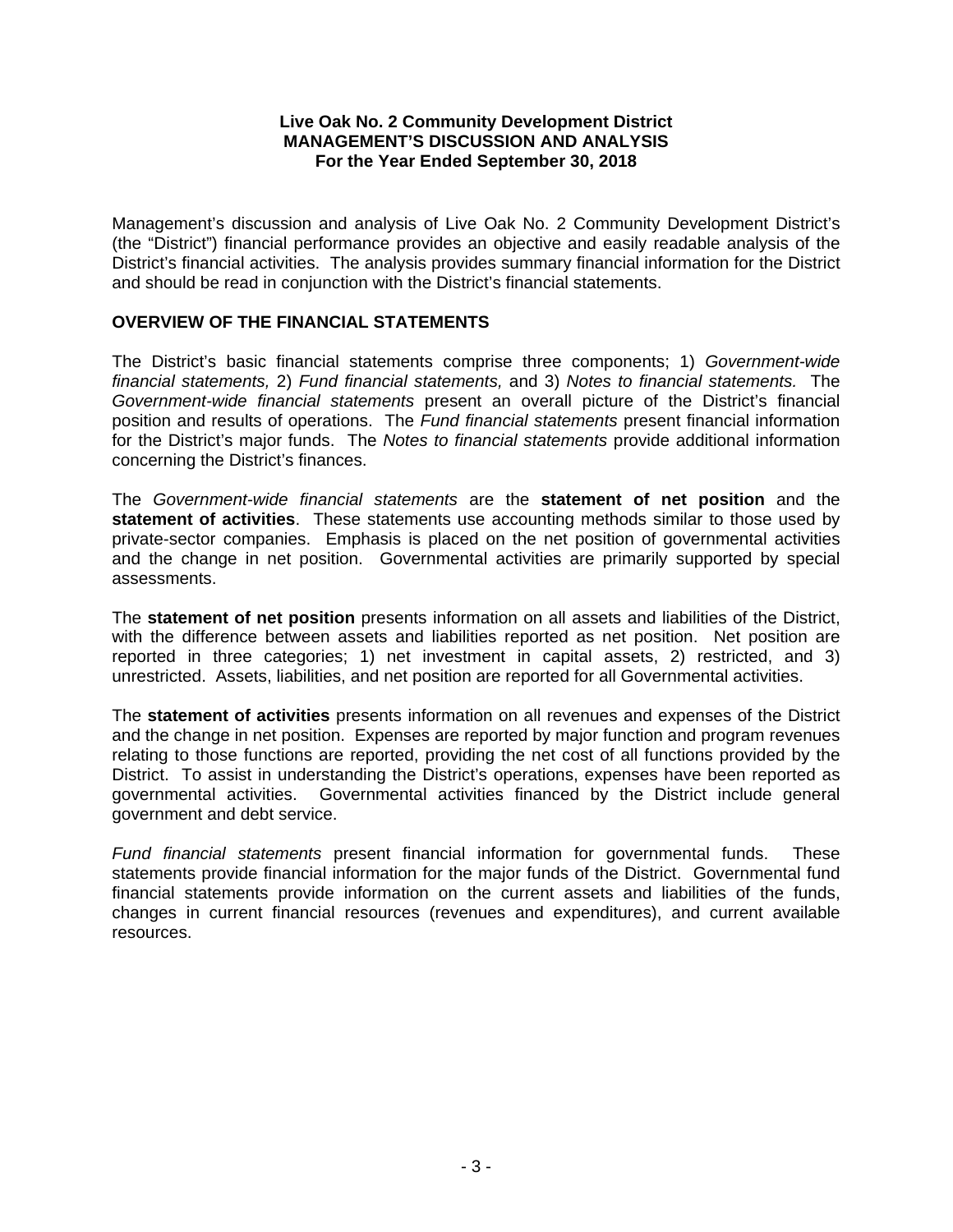### **OVERVIEW OF THE FINANCIAL STATEMENTS (CONTINUED)**

*Fund financial statements* include a **balance sheet** and a **statement of revenues, expenditures and changes in fund balances** for all governmental funds. A **statement of revenues, expenditures, and changes in fund balances – budget and actual** is provided for the District's General Fund. *Fund financial statements* provide more detailed information about the District's activities. Individual funds are established by the District to track revenues that are restricted to certain uses or to comply with legal requirements.

The *government-wide financial statements* and the *fund financial statements* provide different pictures of the District. The government-wide financial statements provide an overall picture of the District's financial standing. These statements are comparable to private-sector companies and give a good understanding of the District's overall financial health and how the District paid for the various activities, or functions, provided by the District. All assets of the District, including land and improvements and construction in progress, are reported in the **statement of net position**. All liabilities, including principal outstanding on bonds are included. The **statement of activities** includes depreciation on all long-lived assets of the District, but transactions between the different functions of the District have been eliminated in order to avoid "doubling up" the revenues and expenses. The *fund financial statements* provide a picture of the major funds of the District. In the case of governmental activities, outlays for long lived assets are reported as expenditures and long-term liabilities, such as general obligation bonds, are not included in the fund financial statements. To provide a link from the *fund financial statements* to the *government-wide financial statements*, a reconciliation is provided from the *fund financial statements* to the *government-wide financial statements.* 

*Notes to financial statements* provide additional detail concerning the financial activities and financial balances of the District. Additional information about the accounting practices of the District, investments of the District, capital assets and long-term debt are some of the items included in the *notes to financial statements.* 

### **Financial Highlights**

The following are the highlights of financial activity for the year ended September 30, 2018.

- The District's total assets and deferred outflows of resources exceeded total liabilities by \$15,269,494 (net position). The District's net investment in capital assets was \$14,781,909. Restricted net position is \$82,978. Unrestricted net position is \$404,607.
- Governmental activities revenues totaled \$828,703 while governmental activities expenses totaled \$1,066,848.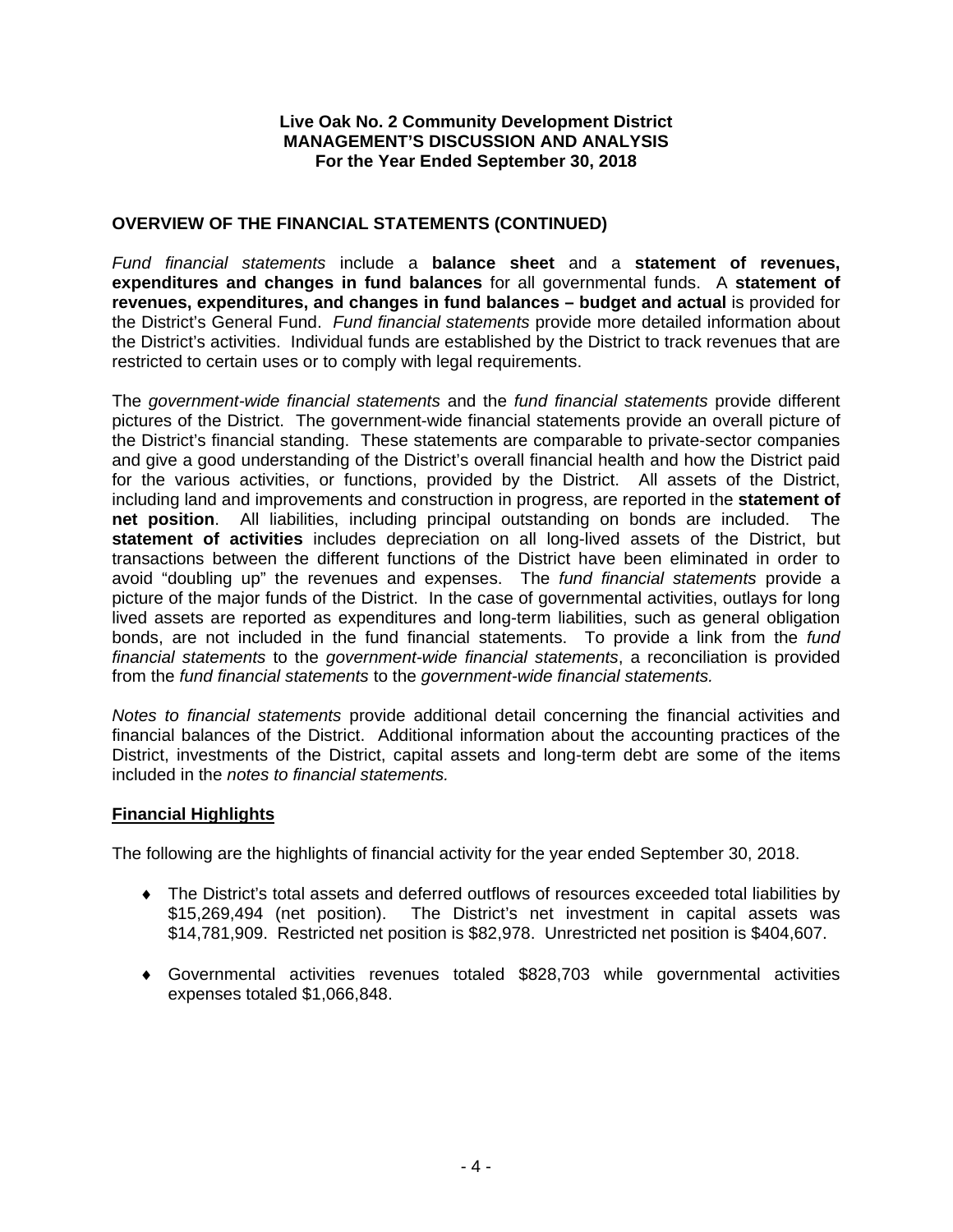## **OVERVIEW OF THE FINANCIAL STATEMENTS (CONTINUED)**

### **Financial Analysis of the District**

The following schedule provides a summary of the assets, liabilities and net position of the District and is presented by category for comparison purposes.

|                                  |               | <b>Governmental Activities</b> |
|----------------------------------|---------------|--------------------------------|
|                                  | 2018          | 2017                           |
| <b>Current assets</b>            | \$<br>414,141 | \$<br>378,510                  |
| <b>Restricted assets</b>         | 451,645       | 439,220                        |
| Capital assets                   | 21,298,649    | 21,895,463                     |
| <b>Total Assets</b>              | 22,164,435    | 22,713,193                     |
| Deferred outflows of resources   | 179,529       | 190,985                        |
| <b>Current liabilities</b>       | 422,034       | 419,258                        |
| Non-current liabilities          | 6,652,436     | 6,977,281                      |
| <b>Total Liabilities</b>         | 7,074,470     | 7,396,539                      |
| Net position - net investment in |               |                                |
| capital assets                   | 14,781,909    | 15,070,434                     |
| Net position - restricted        | 82,978        | 67,305                         |
| Net position - unrestricted      | 404,607       | 369,900                        |
| <b>Total Net Position</b>        | \$15,269,494  | \$15,507,639                   |

#### **Net Position**

The decrease in capital assets is due to depreciation in the current year.

The decrease in deferred outflows of resources is the result of current year amortization.

 year. The decrease in non-current liabilities is the result of principal bond payments in the current

The decrease in net position – net investment in capital assets is primarily due to depreciation in excess of the reduction in long-term debt.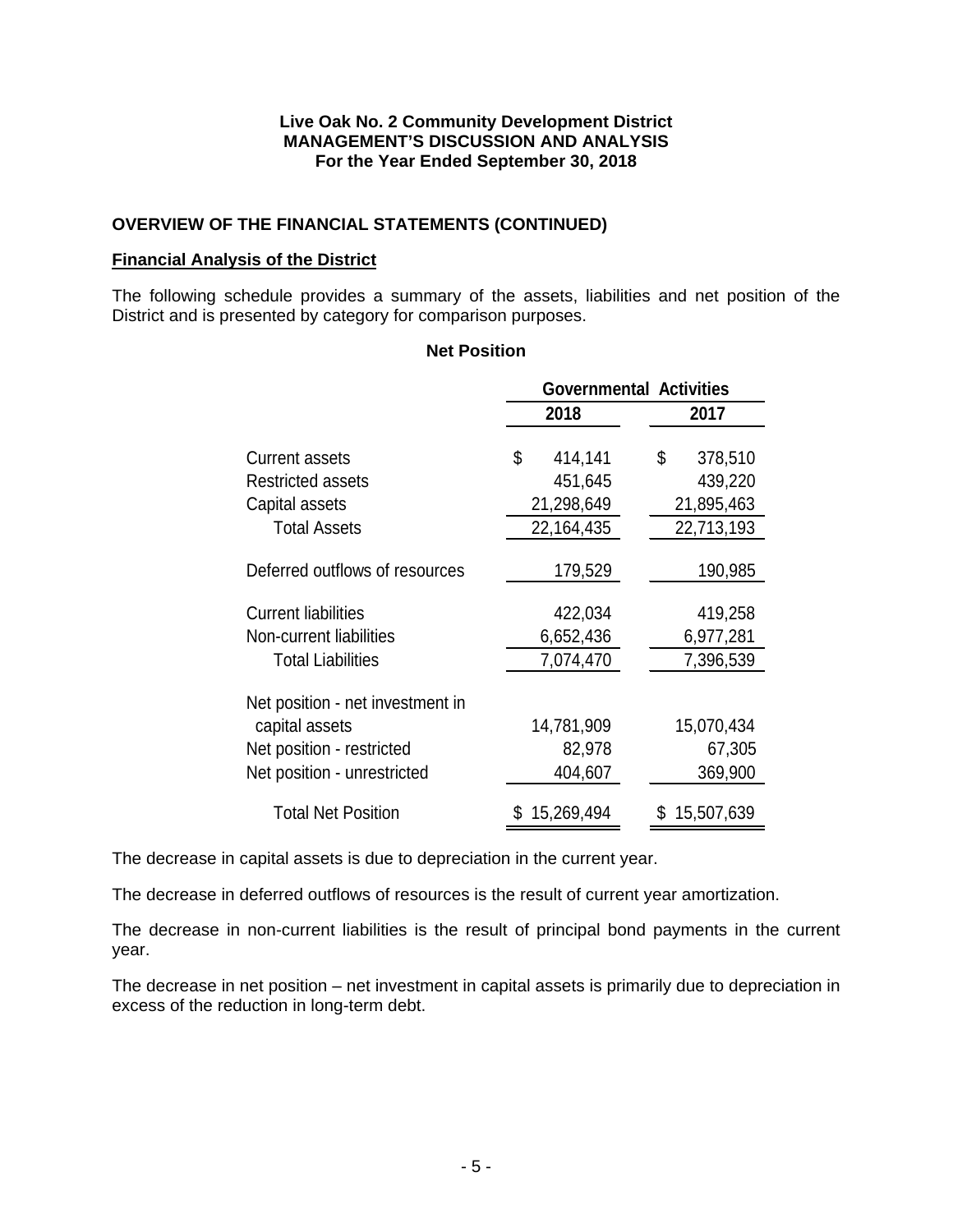## **OVERVIEW OF THE FINANCIAL STATEMENTS (CONTINUED)**

### **Financial Analysis of the District (Continued)**

The following schedule provides a summary of the changes in net position of the District and is presented by category for comparison purposes.

### **Change in Net Position**

|                                                                                                               | <b>Governmental Activities</b> |                                            |    |                                            |
|---------------------------------------------------------------------------------------------------------------|--------------------------------|--------------------------------------------|----|--------------------------------------------|
|                                                                                                               | 2018                           |                                            |    | 2017                                       |
| Revenues                                                                                                      |                                |                                            |    |                                            |
| Charges for services                                                                                          | \$                             | 823,852                                    | \$ | 824,583                                    |
| Miscellaneous revenues                                                                                        |                                |                                            |    | 1,667                                      |
| Investment earnings                                                                                           |                                | 4,851                                      |    | 2,627                                      |
| <b>Total Revenues</b>                                                                                         |                                | 828,703                                    |    | 828,877                                    |
| Expenses<br>General government<br>Physical environment<br>Interest on long-term debt<br><b>Total Expenses</b> |                                | 102,308<br>709,850<br>254,690<br>1,066,848 |    | 107,824<br>720,364<br>261,953<br>1,090,141 |
| Change in Net Position                                                                                        |                                | (238, 145)                                 |    | (261, 264)                                 |
| Net Position - Beginning of Year                                                                              |                                | 15,507,639                                 |    | 15,768,903                                 |
| Net Position - End of Year                                                                                    |                                | 15,269,494                                 | S  | 15,507,639                                 |

The decrease in general government is related to a decrease in engineering services in the current year.

The decrease in physical environment is due to a decrease in pond maintenance in the current year.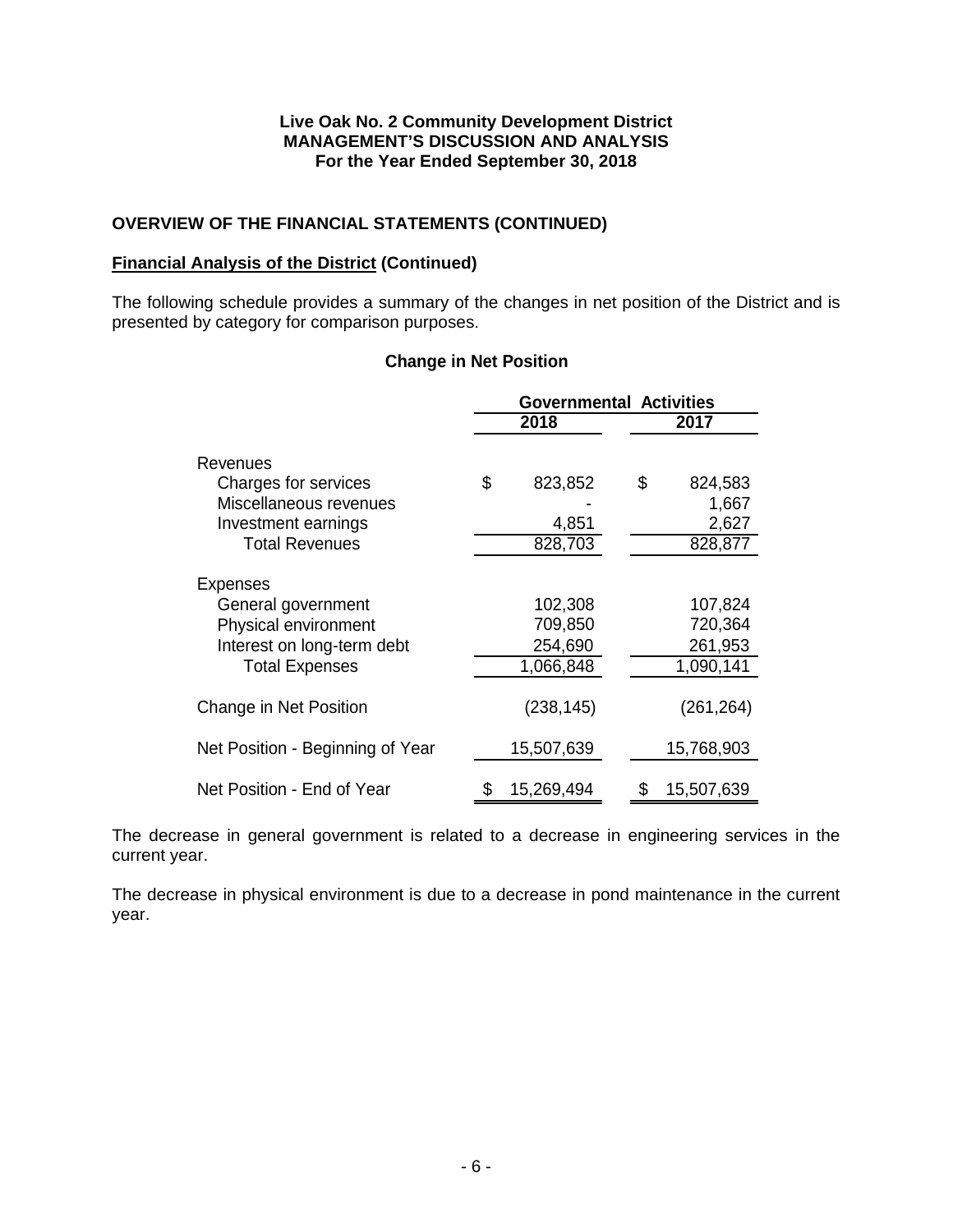## **OVERVIEW OF THE FINANCIAL STATEMENTS (CONTINUED)**

### **Capital Assets Activity**

The following schedule provides a summary of the District's capital assets as of September 30, 2018 and 2017.

|                                   | <b>Governmental Activities</b> |             |      |             |  |  |  |
|-----------------------------------|--------------------------------|-------------|------|-------------|--|--|--|
| <b>Description</b>                |                                | 2018        | 2017 |             |  |  |  |
| Land and improvements             | S                              | 7,616,900   | S    | 7,616,900   |  |  |  |
| Infrastructure                    |                                | 17,904,401  |      | 17,904,401  |  |  |  |
| Less: accumulated depreciation    |                                | (4,222,652) |      | (3,625,838) |  |  |  |
| <b>Total Capital Assets (Net)</b> |                                | 21,298,649  |      | 21,895,463  |  |  |  |

Capital asset activity consisted of depreciation of \$596,814 in the current year.

#### **General Fund Budgetary Highlights**

Budgeted expenditures exceeded actual expenditures primarily because contingency and pond reserve expenditures were less than anticipated.

There were no amendments to the September 30, 2018 budget.

#### **Debt Management**

Governmental Activities debt includes the following:

 In March 2016, the District issued \$7,620,000 Series 2016 Special Assessment Refunding Bonds. These bonds were issued to refund and redeem the Series 2004A and Series 2004B Special Assessment Bonds. The balance outstanding at September 30, 2018 is \$6,975,000.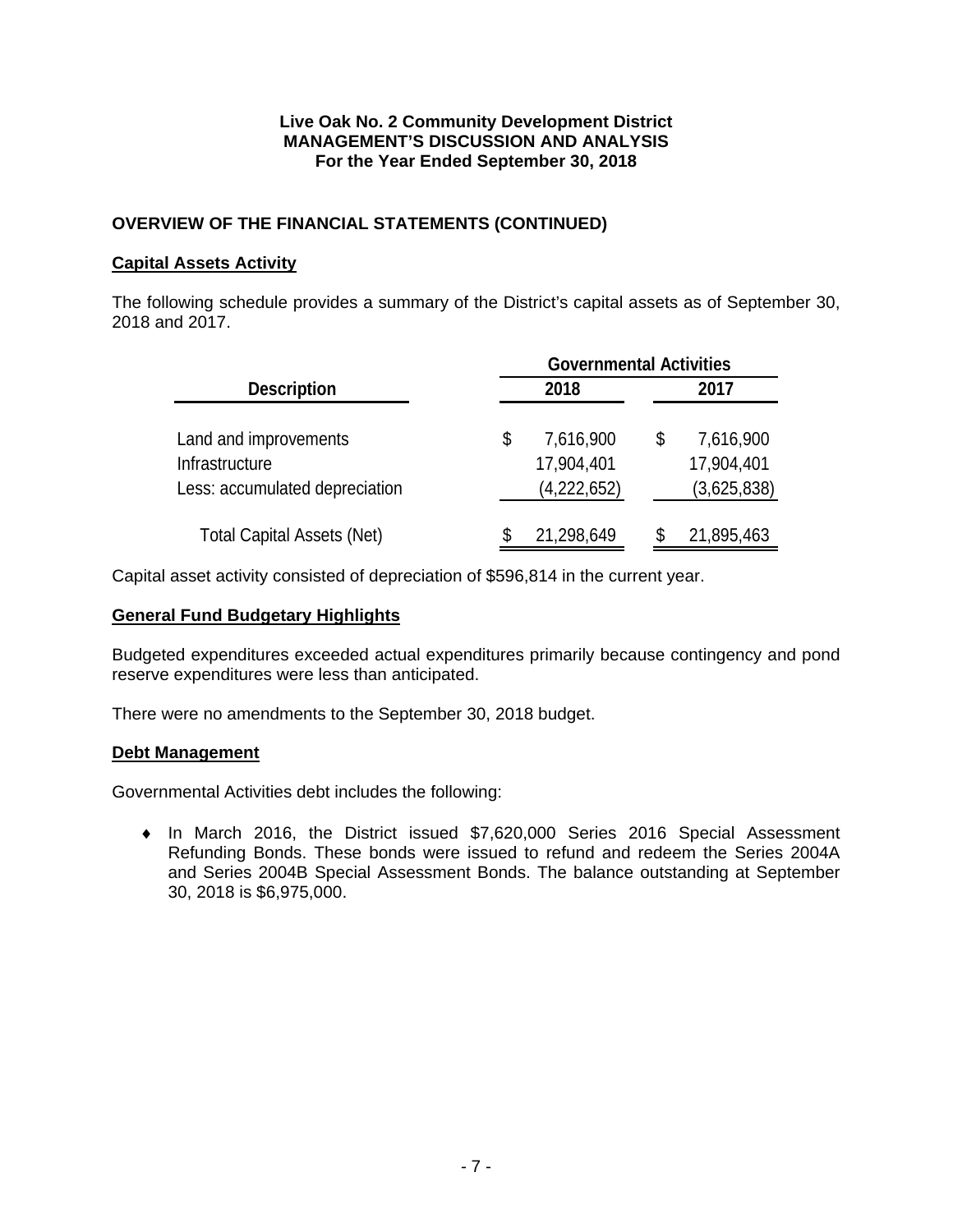### **OVERVIEW OF THE FINANCIAL STATEMENTS (CONTINUED)**

### **Economic Factors and Next Year's Budget**

Live Oak No. 2 Community Development District does not expect any economic factors to have any significant effect on the financial position or results of operations of the District in fiscal year 2019.

### **Request for Information**

The financial report is designed to provide a general overview of Live Oak No. 2 Community Development District's finances for all those with an interest. Questions concerning any of the information provided in this report or requests for additional information should be addressed to the Live Oak No. 2 Community Development District, Inframark Infrastructure Management Services, 210 N. University Drive, Suite 702, Coral Springs, FL 33071.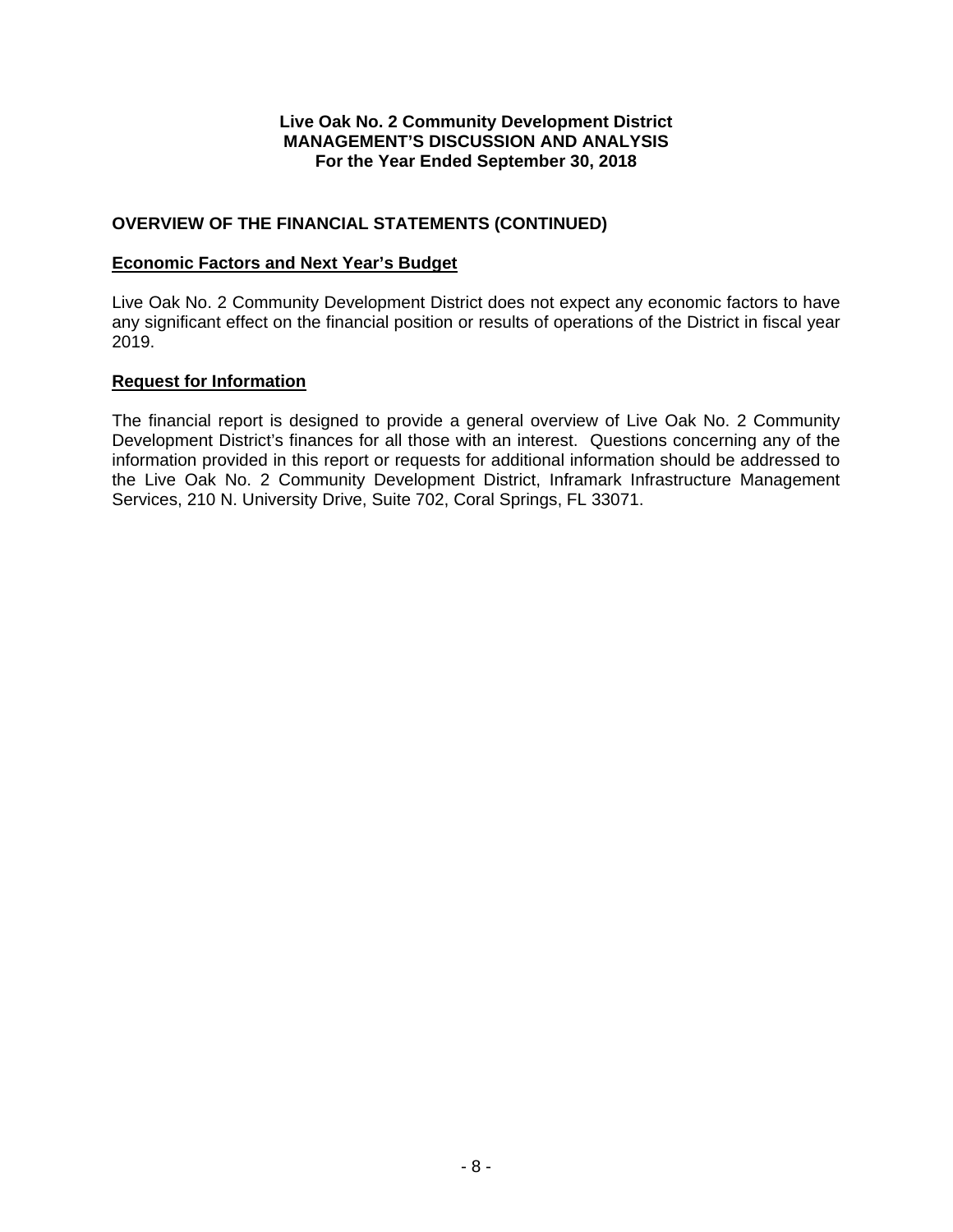### **Live Oak No. 2 Community Development District STATEMENT OF NET POSITION September 30, 2018**

|                                                                | Governmental<br><b>Activities</b> |  |
|----------------------------------------------------------------|-----------------------------------|--|
| <b>ASSETS</b>                                                  |                                   |  |
| <b>Current Assets</b>                                          |                                   |  |
| Cash and cash equivalents                                      | \$<br>307,737                     |  |
| Investments at fair value                                      | 101,025                           |  |
| Due from other governments                                     | 5,379                             |  |
| <b>Total Current Assets</b>                                    | 414,141                           |  |
| <b>Non-current Assets</b>                                      |                                   |  |
| Restricted:                                                    |                                   |  |
| Investments, at fair value                                     | 451,645                           |  |
| Capital assets, not being depreciated:                         |                                   |  |
| Land and improvements                                          | 7,616,900                         |  |
| Capital assets, being depreciated:                             |                                   |  |
| Infrastructure                                                 | 17,904,401                        |  |
| Less: accumulated depreciation                                 | (4,222,652)                       |  |
| <b>Total Non-current Assets</b>                                | 21,750,294                        |  |
| <b>Total Assets</b>                                            | 22, 164, 435                      |  |
| DEFERRED OUTFLOWS OF RESOURCES<br>Deferred amount on refunding | 179,529                           |  |
| <b>Total Assets and Deferred Outflows of Resources</b>         | 22,343,964                        |  |
| <b>LIABILITIES</b><br><b>Current Liabilities</b>               |                                   |  |
| Accounts payable                                               | 5,769                             |  |
| <b>Accrued interest</b>                                        | 96,265                            |  |
| Bonds payable, current portion                                 | 320,000                           |  |
| <b>Total Current Liabilities</b>                               | 422,034                           |  |
| <b>Non-current Liabilities</b>                                 |                                   |  |
| Bonds payable, net                                             | 6,652,436                         |  |
| <b>Total Liabilities</b>                                       | 7,074,470                         |  |
| <b>NET POSITION</b>                                            |                                   |  |
| Net investment in capital assets                               | 14,781,909                        |  |
| Restricted for debt service                                    | 82,978                            |  |
| Unrestricted                                                   | 404,607                           |  |
| <b>Total Net Position</b>                                      | \$<br>15,269,494                  |  |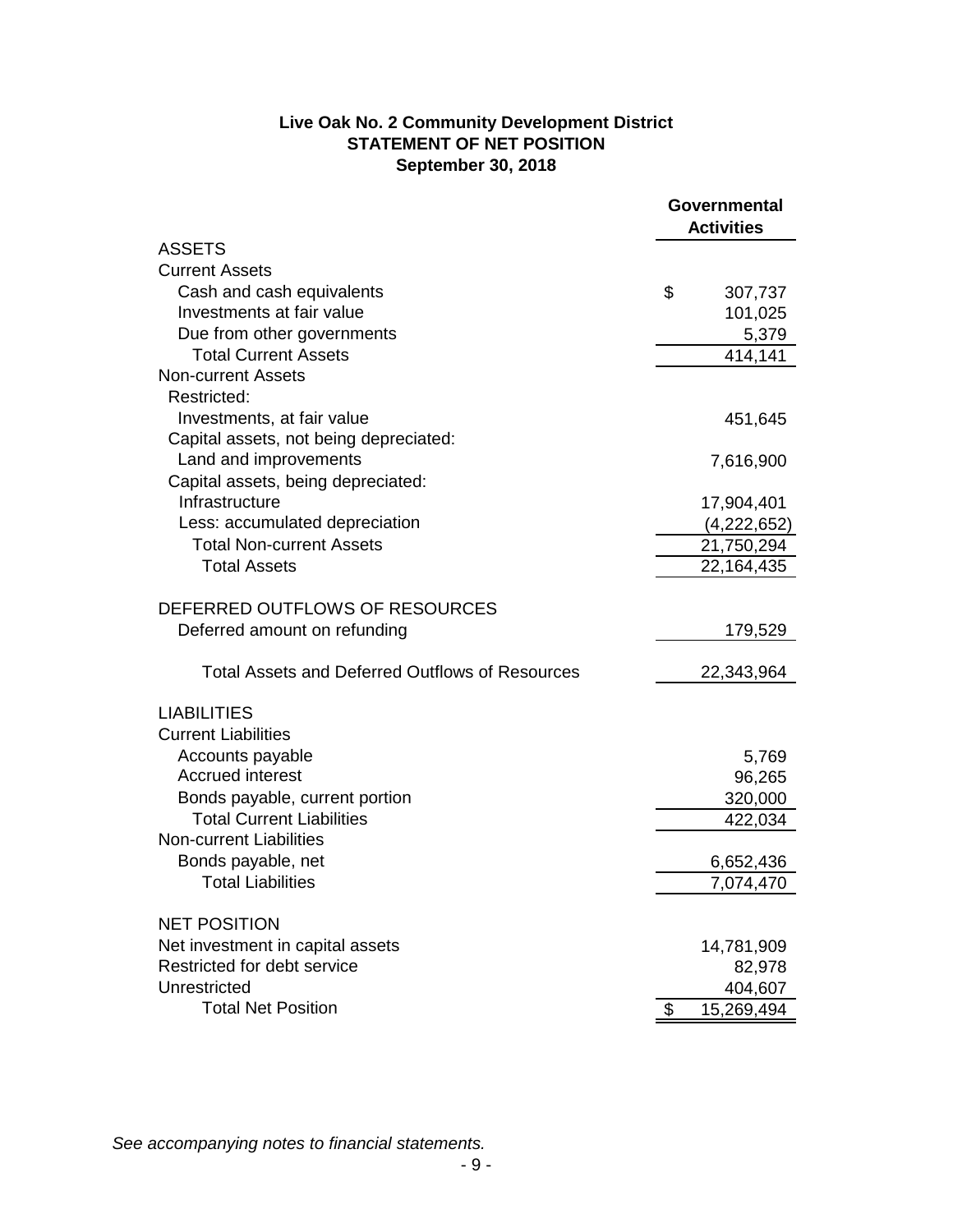## **Live Oak No. 2 Community Development District STATEMENT OF ACTIVITIES For the Year Ended September 30, 2018**

| <b>Functions/Programs</b>            | <b>Expenses</b>                                 |                                  | Program<br><b>Revenues</b><br><b>Charges for</b><br><b>Services</b> |               | <b>Net (Expense)</b><br><b>Revenues and</b><br><b>Changes in</b><br><b>Net Position</b><br>Governmental<br><b>Activities</b> |
|--------------------------------------|-------------------------------------------------|----------------------------------|---------------------------------------------------------------------|---------------|------------------------------------------------------------------------------------------------------------------------------|
| <b>Governmental Activities</b>       |                                                 |                                  |                                                                     |               |                                                                                                                              |
| General government                   | \$<br>(102, 308)                                | \$                               | 117,009                                                             | \$            | 14,701                                                                                                                       |
| Physical environment                 | (709, 850)                                      |                                  | 129,279                                                             |               | (580,571)                                                                                                                    |
| Interest on long-term debt           | (254,690)                                       |                                  | 577,564                                                             |               | 322,874                                                                                                                      |
| <b>Total Governmental Activities</b> | \$<br>(1,066,848)                               | $\overline{\boldsymbol{\theta}}$ | 823,852                                                             |               | (242, 996)                                                                                                                   |
|                                      | <b>General revenues:</b><br>Investment earnings |                                  |                                                                     |               | 4,851                                                                                                                        |
|                                      |                                                 |                                  |                                                                     |               |                                                                                                                              |
|                                      | Change in Net Position                          |                                  |                                                                     |               | (238, 145)                                                                                                                   |
|                                      | Net Position - October 1, 2017                  |                                  |                                                                     |               | 15,507,639                                                                                                                   |
|                                      | Net Position - September 30, 2018               |                                  |                                                                     | $\frac{1}{2}$ | 15,269,494                                                                                                                   |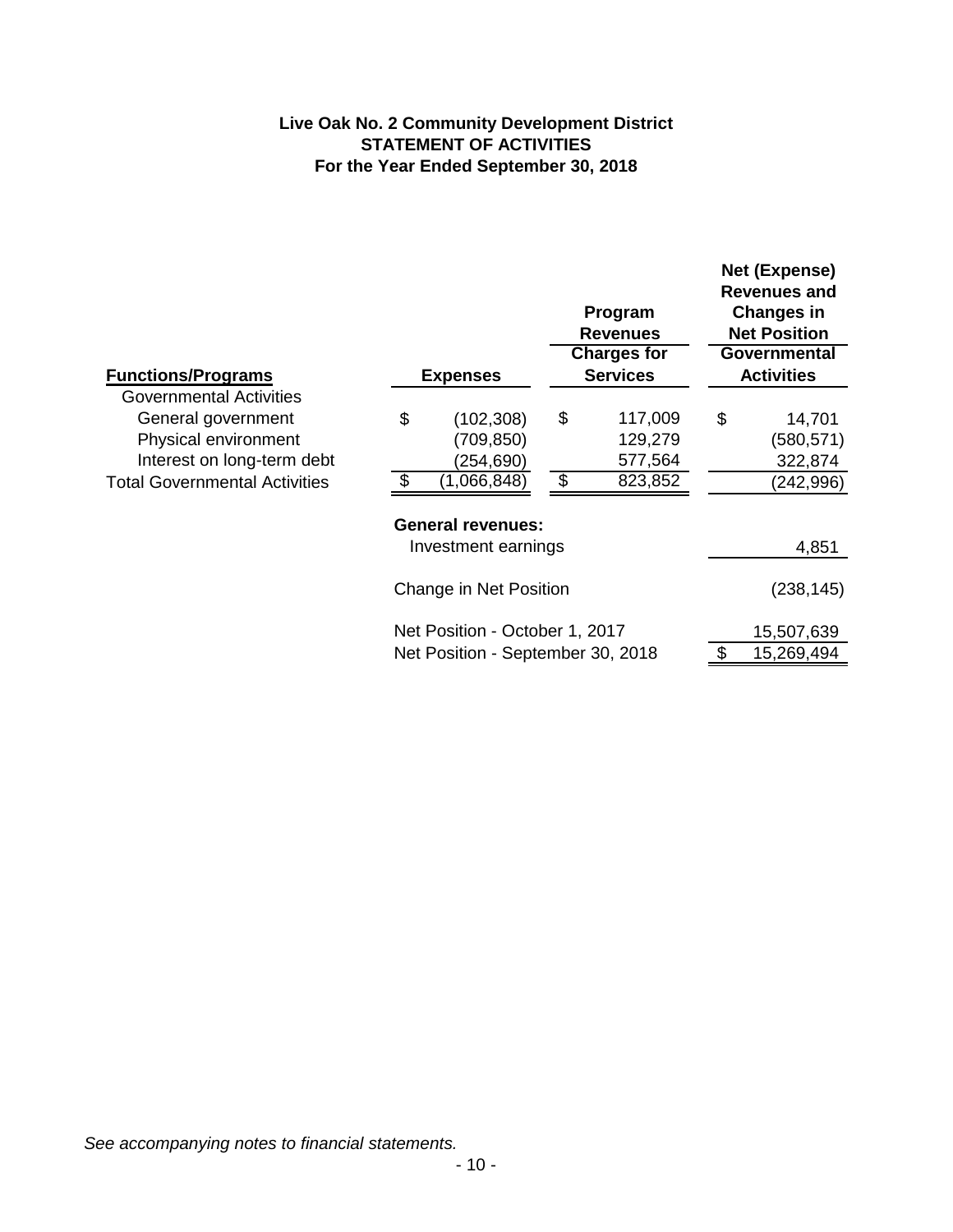## **Live Oak No. 2 Community Development District BALANCE SHEET GOVERNMENTAL FUNDS September 30, 2018**

|                                              | <b>General</b>            |         | Series 2016<br><b>Debt Service</b> |         | <b>Total</b><br><b>Governmental</b><br><b>Funds</b> |         |  |
|----------------------------------------------|---------------------------|---------|------------------------------------|---------|-----------------------------------------------------|---------|--|
| <b>ASSETS</b>                                |                           |         |                                    |         |                                                     |         |  |
| Cash and cash equivalents                    | \$                        | 307,737 | \$                                 |         | \$                                                  | 307,737 |  |
| Investments, at fair value                   |                           | 101,025 |                                    |         |                                                     | 101,025 |  |
| Due from other governments                   |                           | 1,614   |                                    | 3,765   |                                                     | 5,379   |  |
| <b>Restricted assets:</b>                    |                           |         |                                    |         |                                                     |         |  |
| Investments, at fair value                   |                           |         |                                    | 451,645 |                                                     | 451,645 |  |
| <b>Total Assets</b>                          | $\boldsymbol{\mathsf{S}}$ | 410,376 | $\boldsymbol{\mathsf{S}}$          | 455,410 | \$                                                  | 865,786 |  |
| LIABILITIES AND FUND BALANCES<br>Liabilities |                           |         |                                    |         |                                                     |         |  |
| Accounts payable and accrued liabilities     | \$                        | 5,769   | \$                                 |         | \$                                                  | 5,769   |  |
| <b>Fund Balances</b>                         |                           |         |                                    |         |                                                     |         |  |
| Restricted - debt service                    |                           |         |                                    | 455,410 |                                                     | 455,410 |  |
| Assigned:                                    |                           |         |                                    |         |                                                     |         |  |
| Pond maintenance                             |                           | 170,751 |                                    |         |                                                     | 170,751 |  |
| First quarter operations                     |                           | 52,831  |                                    |         |                                                     | 52,831  |  |
| Unassigned                                   |                           | 181,025 |                                    |         |                                                     | 181,025 |  |
| <b>Total Fund Balances</b>                   |                           | 404,607 |                                    | 455,410 |                                                     | 860,017 |  |
| <b>Total Liabilities and Fund Balances</b>   |                           | 410,376 | \$                                 | 455,410 | \$                                                  | 865,786 |  |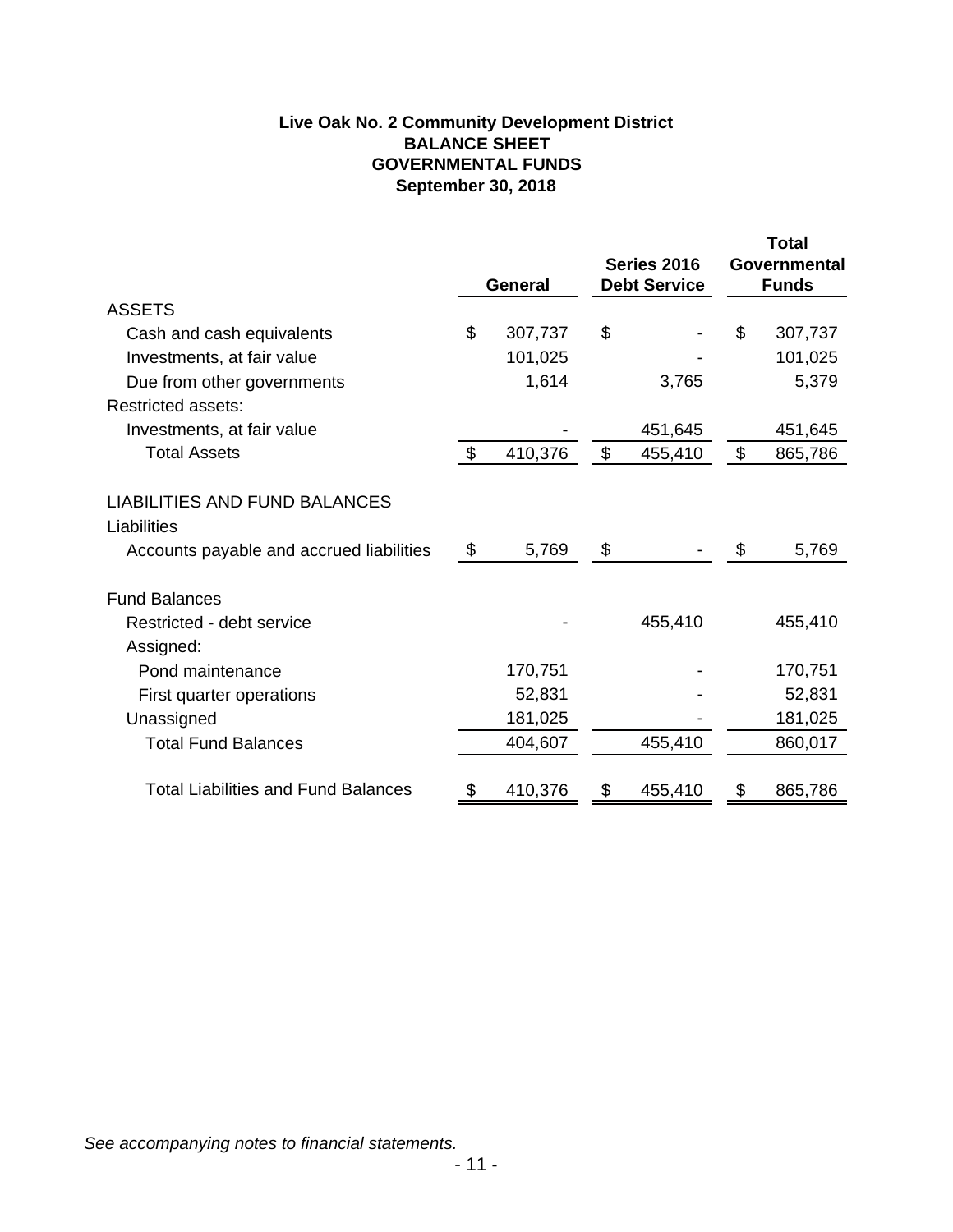## **Live Oak No. 2 Community Development District September 30, 2018 RECONCILIATION OF TOTAL GOVERNMENTAL FUND BALANCES TO NET POSITION OF GOVERNMENTAL ACTIVITIES**

| <b>Total Governmental Fund Balances</b>                                                                                                                                                                                                                      | \$<br>860,017 |
|--------------------------------------------------------------------------------------------------------------------------------------------------------------------------------------------------------------------------------------------------------------|---------------|
| Amounts reported for governmental activities in the Statement of Net Position<br>are different because:                                                                                                                                                      |               |
| Capital assets not being depreciated, land and improvements, used in<br>governmental activities are not current financial resources and therefore,<br>are not reported at the governmental fund level.                                                       | 7,616,900     |
| Capital assets being depreciated, infrastructure, \$17,904,401, net of<br>accumulated depreciation, \$(4,222,652), used in governmental activities<br>are not current financial resources and therefore, are not reported at the<br>governmental fund level. | 13,681,749    |
| Long-term liabilities, including bonds payable, \$(6,975,000), net of bond<br>discounts, net, \$2,564, are not due and payable in the current period and<br>therefore, are not reported at the governmental fund level.                                      | (6,972,436)   |
| Deferred outflows of resources are not current financial resources and<br>therefore, are not reported at the governmental fund level.                                                                                                                        | 179,529       |
| Accrued interest expense for long-term debt is not a current financial use<br>and therefore, is not reported at the governmental fund level.                                                                                                                 | (96, 265)     |
| Net Position of Governmental Activities                                                                                                                                                                                                                      | 15,269,494    |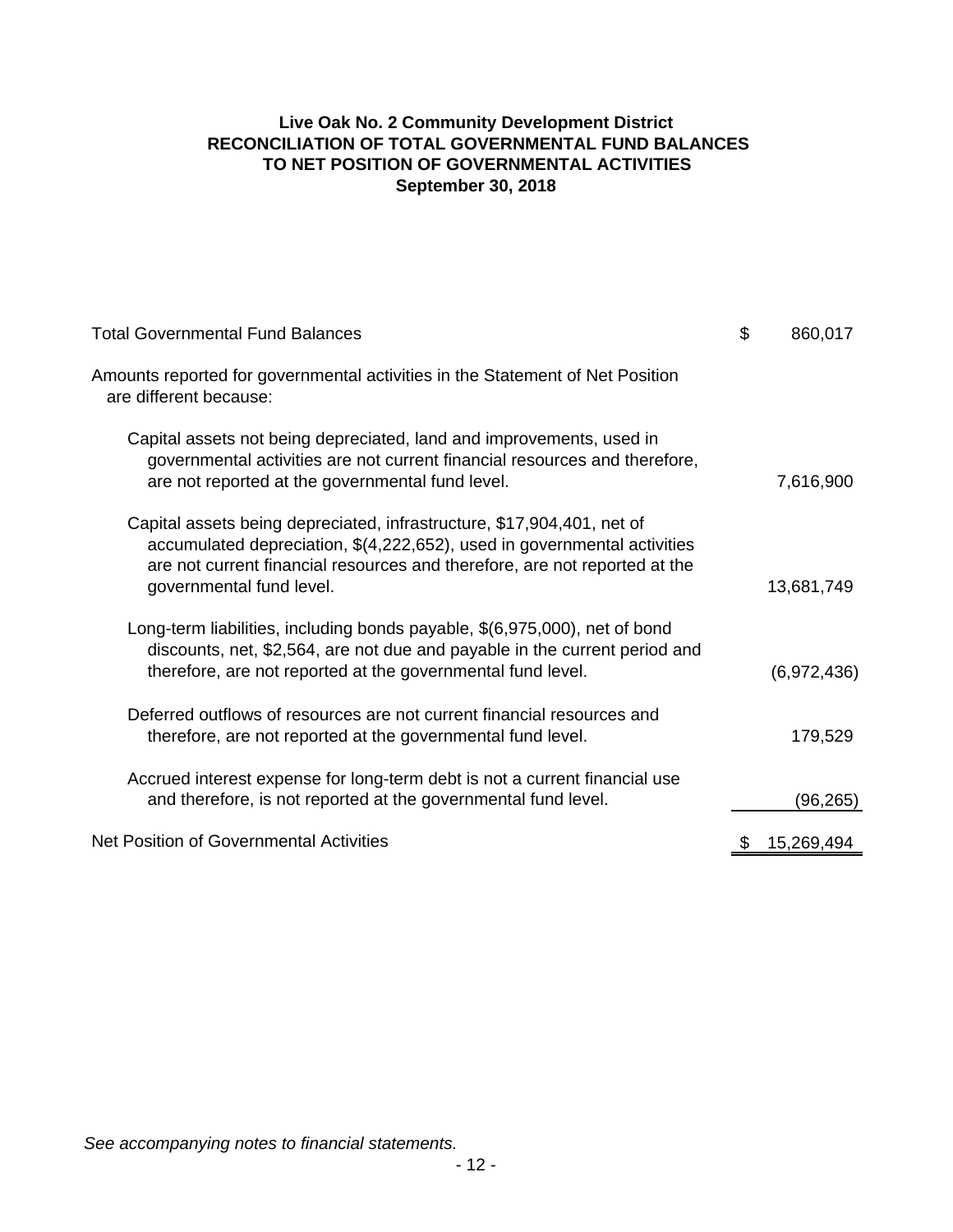## **For the Year Ended September 30, 2018 Live Oak No. 2 Community Development District STATEMENT OF REVENUES, EXPENDITURES AND CHANGES IN FUND BALANCES GOVERNMENTAL FUNDS**

|                                    | <b>General</b> | Series 2016<br><b>Debt Service</b> | <b>Total</b><br><b>Governmental</b><br><b>Funds</b> |
|------------------------------------|----------------|------------------------------------|-----------------------------------------------------|
| Revenues                           |                |                                    |                                                     |
| Special assessments                | \$<br>246,288  | \$<br>577,564                      | \$<br>823,852                                       |
| Investment earnings                | 3,763          | 1,088                              | 4,851                                               |
| <b>Total Revenues</b>              | 250,051        | 578,652                            | 828,703                                             |
| <b>Expenditures</b><br>Current     |                |                                    |                                                     |
| General government                 | 102,308        |                                    | 102,308                                             |
| Physical environment               | 113,036        |                                    | 113,036                                             |
| <b>Debt Service</b>                |                |                                    |                                                     |
| Principal                          |                | 320,000                            | 320,000                                             |
| Interest                           |                | 238,324                            | 238,324                                             |
| Other                              |                | 7,792                              | 7,792                                               |
| <b>Total Expenditures</b>          | 215,344        | 566,116                            | 781,460                                             |
|                                    |                |                                    |                                                     |
| Net change in fund balances        | 34,707         | 12,536                             | 47,243                                              |
| Fund Balances - October 1, 2017    | 369,900        | 442,874                            | 812,774                                             |
| Fund Balances - September 30, 2018 | 404,607        | \$<br>455,410                      | 860,017                                             |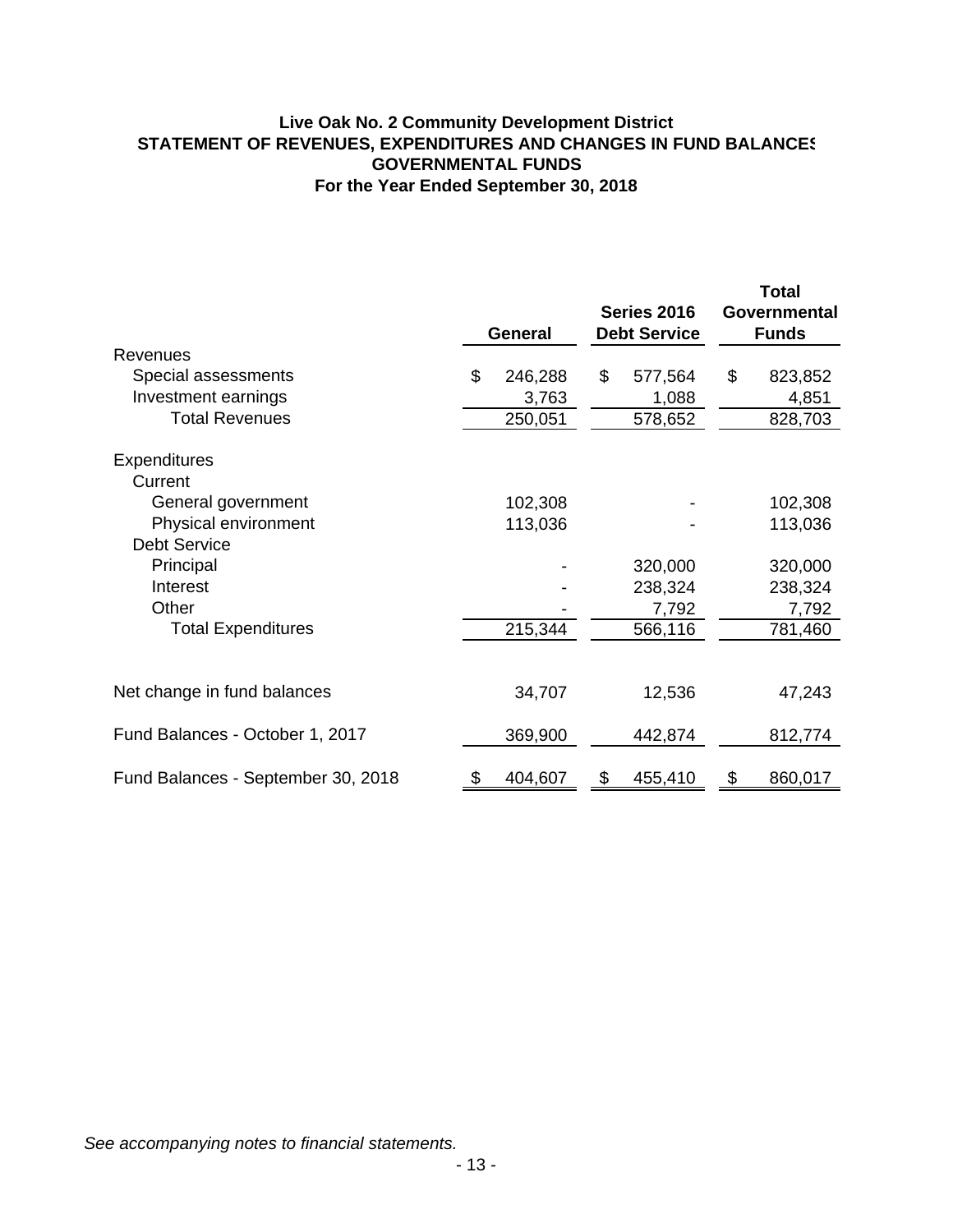## **Live Oak No. 2 Community Development District RECONCILIATION OF THE STATEMENT OF REVENUES, EXPENDITURES AND TO THE STATEMENT OF ACTIVITIES For the Year Ended September 30, 2018 CHANGES IN FUND BALANCES OF GOVERNMENTAL FUNDS**

| Net Change in Fund Balances - Total Governmental Funds                                                                                                                                                                                           | \$ | 47,243     |
|--------------------------------------------------------------------------------------------------------------------------------------------------------------------------------------------------------------------------------------------------|----|------------|
| Amounts reported for governmental activities in the Statement of Activities are<br>different because:                                                                                                                                            |    |            |
| Governmental funds report capital outlays as expenditures. However, in the<br>Statement of Activities, the cost of those assets is allocated over their estimated<br>useful lives as depreciation. This is the amount of depreciation            |    |            |
| in the current period.                                                                                                                                                                                                                           |    | (596, 814) |
| Repayments of bond principal are expenditures in the governmental funds, but<br>the repayments reduce long-term liabilities in the Statement of Net Position.                                                                                    |    | 320,000    |
| Deferred outflows of resources for refunding debt is recognized as a component<br>of interest on long term debt in the Statement of Activities, but not in the<br>governmental funds. This is the amount of interest in the current year period. |    | (11, 456)  |
| Amortization of bond discount reported in the Statement of Activities does not<br>require the use of current financial resources and therefore, is not reported<br>as an expenditure in governmental funds.                                      |    | (155)      |
| In the Statement of Activities, interest is accrued on outstanding bonds; whereas<br>in governmental funds, interest expenditures are reported when due. This is<br>the net amount between the prior year and current year accruals.             |    | 3,037      |
| Change in Net Position of Governmental Activities                                                                                                                                                                                                | 2  | (238, 145) |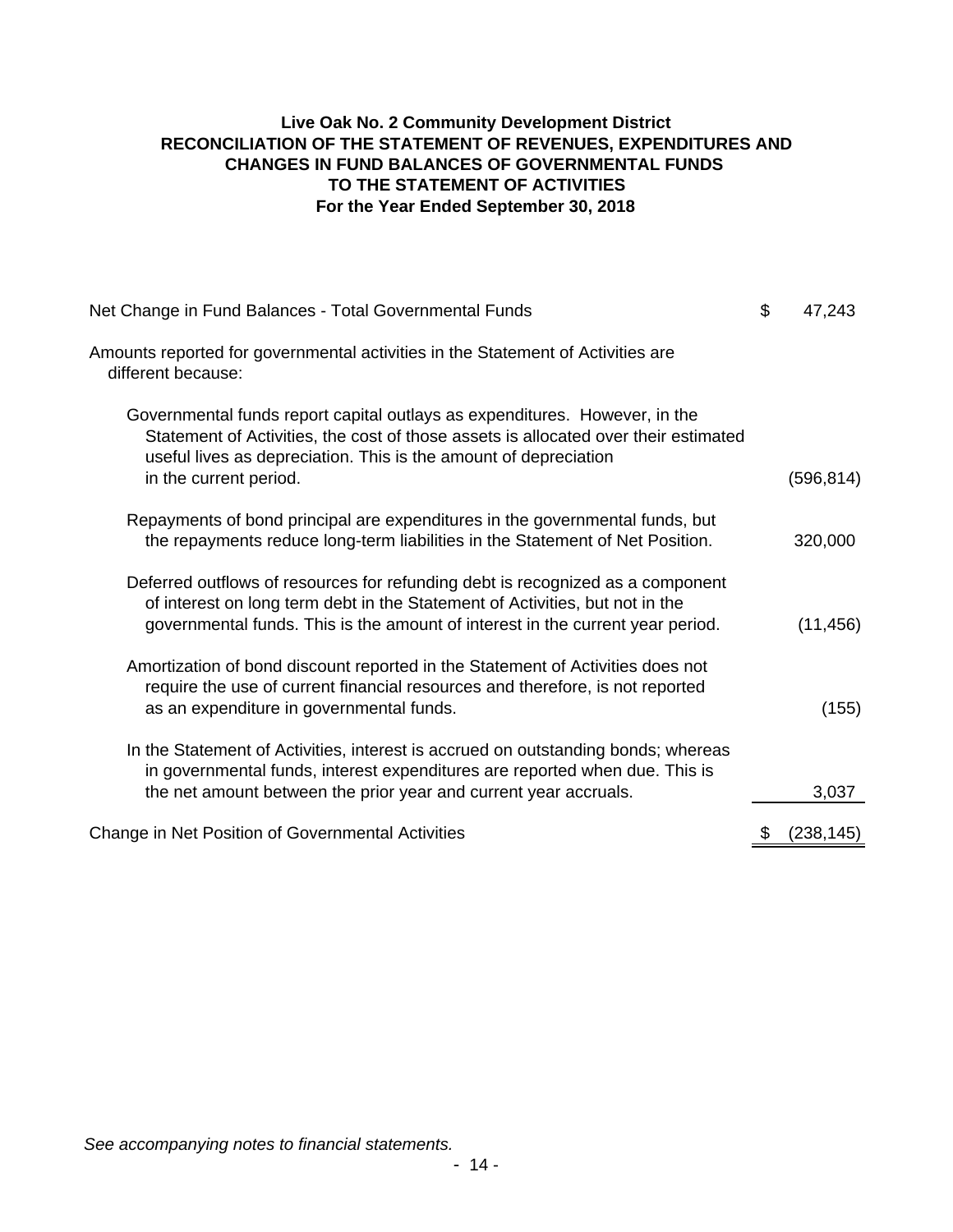## **Live Oak No. 2 Community Development District STATEMENT OF REVENUES, EXPENDITURES AND CHANGES IN FUND BALANCES – BUDGET AND ACTUAL – GENERAL FUND For the Year Ended September 30, 2018**

|                                    | Original<br><b>Budget</b> | <b>Final</b><br><b>Budget</b> | <b>Actual</b> | <b>Variance With</b><br><b>Final Budget</b><br><b>Positive</b><br>(Negative) |
|------------------------------------|---------------------------|-------------------------------|---------------|------------------------------------------------------------------------------|
| Revenues                           |                           |                               |               |                                                                              |
| Special assessments                | 245,807<br>\$             | 245,807<br>\$.                | 246,288<br>\$ | \$<br>481                                                                    |
| Investment earnings                |                           |                               | 3,763         | 3,763                                                                        |
| <b>Total Revenues</b>              | 245,807                   | 245,807                       | 250,051       | 4,244                                                                        |
| <b>Expenditures</b><br>Current     |                           |                               |               |                                                                              |
| General government                 | 105,091                   | 105,091                       | 102,308       | 2,783                                                                        |
| Physical environment               | 140,716                   | 140,716                       | 113,036       | 27,680                                                                       |
| <b>Total Expenditures</b>          | 245,807                   | 245,807                       | 215,344       | 30,463                                                                       |
| Net change in fund balances        |                           |                               | 34,707        | 34,707                                                                       |
| Fund Balances - October 1, 2017    | 357,832                   | 357,832                       | 369,900       | 12,068                                                                       |
| Fund Balances - September 30, 2018 | 357,832<br>£.             | 357,832<br>\$                 | 404,607       | 46,775<br>\$                                                                 |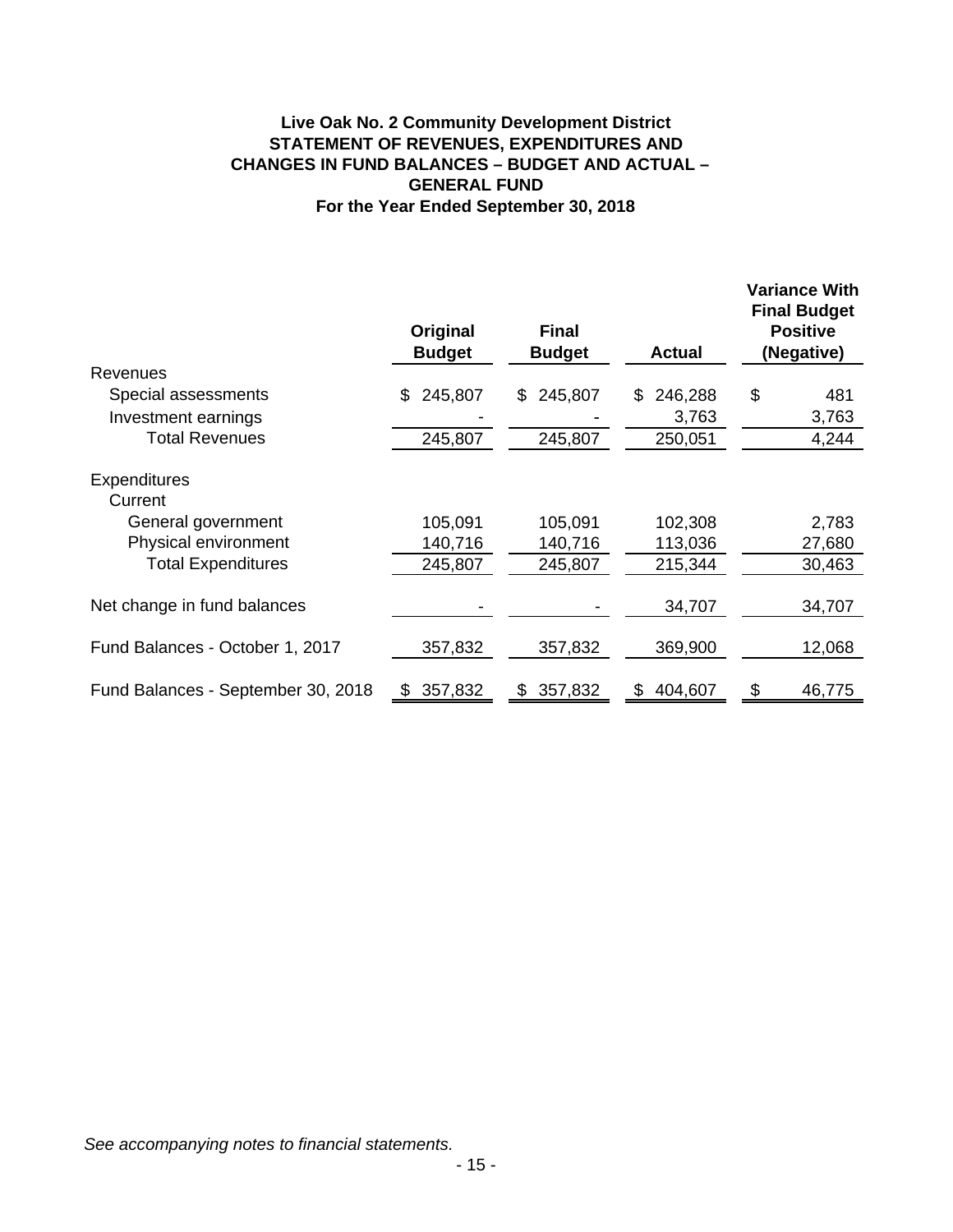### **NOTE A – SUMMARY OF ACCOUNTING POLICIES**

The financial statements of Live Oak No. 2 Community Development District (the "District") have been prepared in conformity with generally accepted accounting principles (GAAP) as applied to governmental units. The Governmental Accounting Standards Board (GASB) is the accepted standard-setting body for establishing governmental accounting and financial reporting principles. The District's more significant accounting policies are described below.

### **1. Reporting Entity**

The District was established on April 29, 2002, in Hillsborough County, pursuant to the Uniform Community Development District Act of 1980, Chapter 190, Florida Statutes, as amended (the "Act"), and Hillsborough County under County Ordinance 02-9, as a Community Development District. The District was established for the purposes of financing and managing the acquisition, construction, maintenance and operation of the infrastructure necessary for community development within its jurisdiction. The District is authorized to issue bonds for the purpose, among others, of financing, funding, planning, establishing, acquiring, constructing or re-constructing, enlarging or extending, equipping, operating and maintaining water management, water supply, sewer and waste water management, bridges or culverts, district roads, landscaping, street lights and other basic infrastructure projects within or without the boundaries of the Live Oak No. 2 Community Development District. The District is governed by a five-member Board of Supervisors, who are elected for four year terms. The District operates within the criteria established by Chapter 190.

As required by GAAP, these financial statements present the Live Oak No. 2 Community Development District (the primary government) as a stand-alone government. The reporting entity for the District includes all functions of government in which the District's Board exercises oversight responsibility including, but not limited to, financial interdependency, selection of governing authority, designation of management, significant ability to influence operations and accountability for fiscal matters.

Based upon the application of the above-mentioned criteria as set forth by the Governmental Accounting Standards Board, the District has identified no component units.

#### **2. Measurement Focus and Basis of Accounting**

The basic financial statements of the District are composed of the following:

- Government-wide financial statements
- Fund financial statements
- Notes to financial statements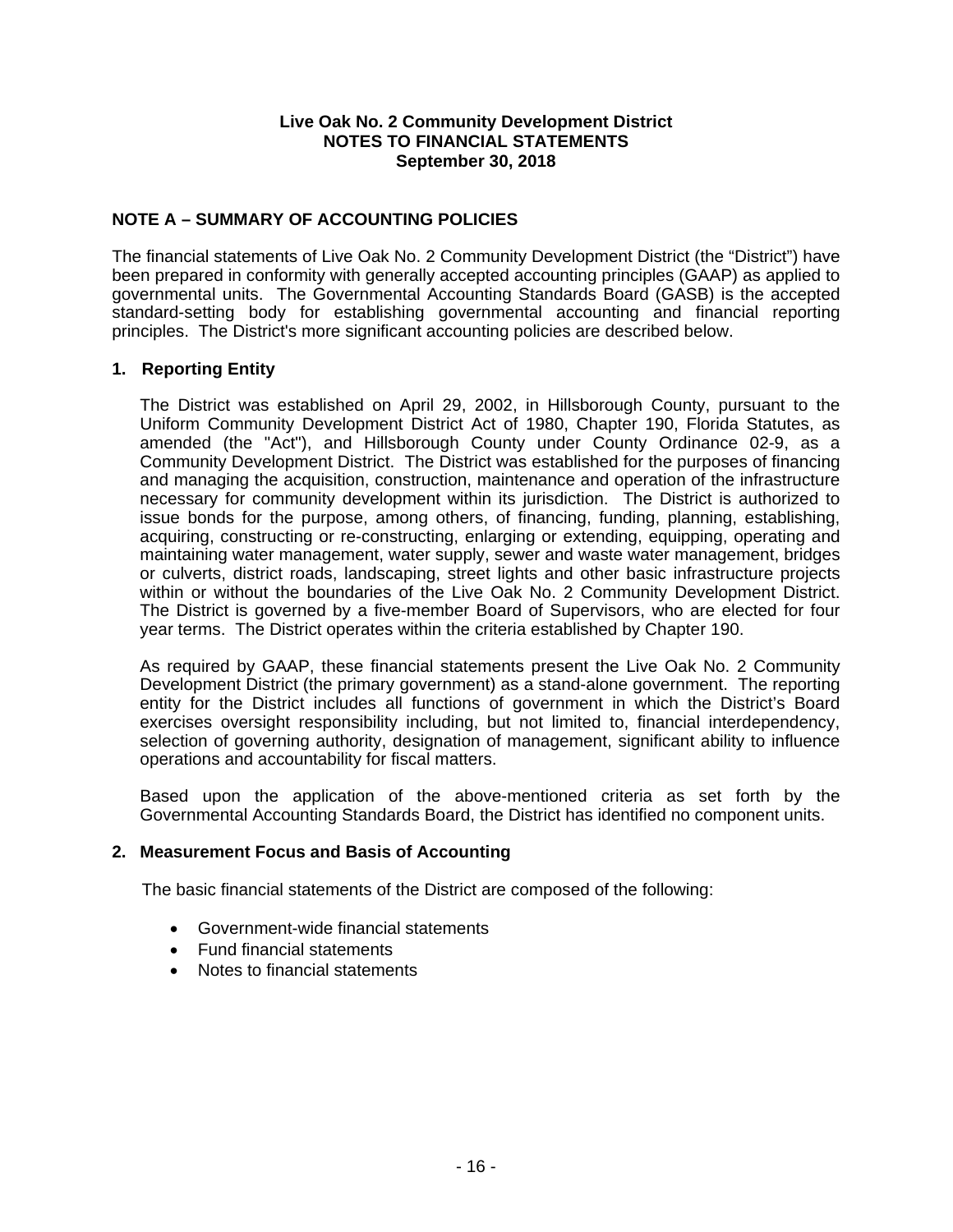## **NOTE A – SUMMARY OF ACCOUNTING POLICIES (CONTINUED)**

#### **2. Measurement Focus and Basis of Accounting (Continued)**

#### **a. Government-wide Financial Statements**

Government-wide financial statements report all non-fiduciary information about the reporting government as a whole. These statements include all the governmental activities of the primary government. The effect of interfund activity has been removed from these statements.

Governmental activities are supported by special assessments and investment earnings. Program revenues include charges for services, and payments made by parties outside of the reporting government's citizenry if that money is restricted to a particular program. Program revenues are netted with program expenses in the statement of activities to present the net cost of each program.

Amounts paid to acquire capital assets are capitalized as assets, rather than reported as an expenditure. Proceeds of long-term debt are recorded as liabilities in the government-wide financial statements, rather than as an other financing source.

Amounts paid to reduce long-term indebtedness of the reporting government are reported as a reduction of the related liability, rather than as an expenditure.

### **b. Fund Financial Statements**

The underlying accounting system of the District is organized and operated on the basis of separate funds, each of which is considered to be a separate accounting entity. The operations of each fund are accounted for with a separate set of self-balancing accounts that comprise its assets, liabilities, fund equity, revenues and expenditures or expenses, as appropriate. Governmental resources are allocated to and accounted for in individual funds based upon the purposes for which they are to be spent and the means by which spending activities are controlled.

Fund financial statements for the primary government's governmental funds are presented after the government-wide financial statements. These statements display information about major funds individually.

#### **Governmental Funds**

The District classifies fund balance according to Governmental Accounting Standards Board Statement 54 – Fund Balance Reporting and Governmental Fund Type Definitions. The Statement requires the fund balance for governmental funds to be reported in classifications that comprise a hierarchy based primarily on the extent to which the government is bound to honor constraints on the specific purposes for which amounts in those funds can be spent.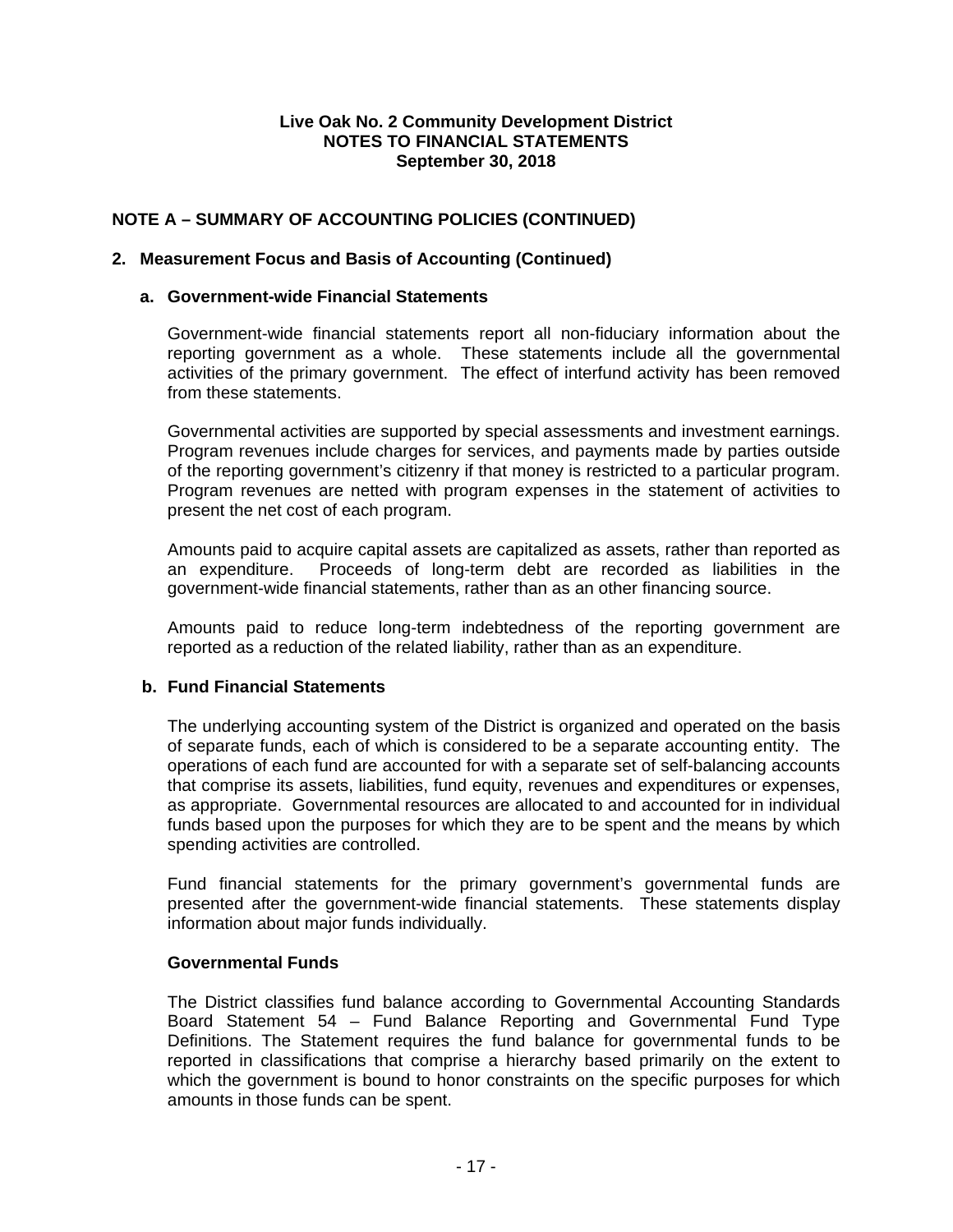## **NOTE A – SUMMARY OF ACCOUNTING POLICIES (CONTINUED)**

### **2. Measurement Focus and Basis of Accounting (Continued)**

### **b. Fund Financial Statements (Continued)**

### **Governmental Funds (Continued)**

The District has various policies governing the fund balance classifications.

Nonspendable Fund Balance – This classification consists of amounts that cannot be spent because they are either not in spendable form or are legally or contractually required to be maintained intact.

Restricted Fund Balance *–* This classification includes amounts that can be spent only for specific purposes stipulated by constitution, external resource providers, or through enabling legislation.

Assigned Fund Balance – This classification consists of the Board of Supervisors' intent to be used for specific purposes, but are neither restricted nor committed. The assigned fund balances can also be assigned by the District's management company.

Unassigned Fund Balance – This classification is the residual classification for the government's general fund and includes all spendable amounts not contained in the other classifications. Unassigned fund balance is considered to be utilized first when an expenditure is incurred for purposes for which amounts in any of those unrestricted fund balance classifications could be used.

Fund Balance Spending Hierarchy – For all governmental funds except special revenue funds, when restricted, committed, assigned, and unassigned fund balances are combined in a fund, qualified expenditures are paid first from restricted or committed fund balance, as appropriate, then assigned and finally unassigned fund balances.

Governmental fund financial statements are reported using the current financial resources measurement focus and the modified accrual basis of accounting. Revenues are considered to be available when they are collected within the current period or soon thereafter to pay liabilities of the current period. For this purpose, the District considers revenues to be available if they are collected within 60 days of the end of the current fiscal period.

Expenditures generally are recorded when a liability is incurred, as under accrual accounting. Interest associated with the current fiscal period is considered to be an accrual item and so has been recognized as revenue of the current fiscal period.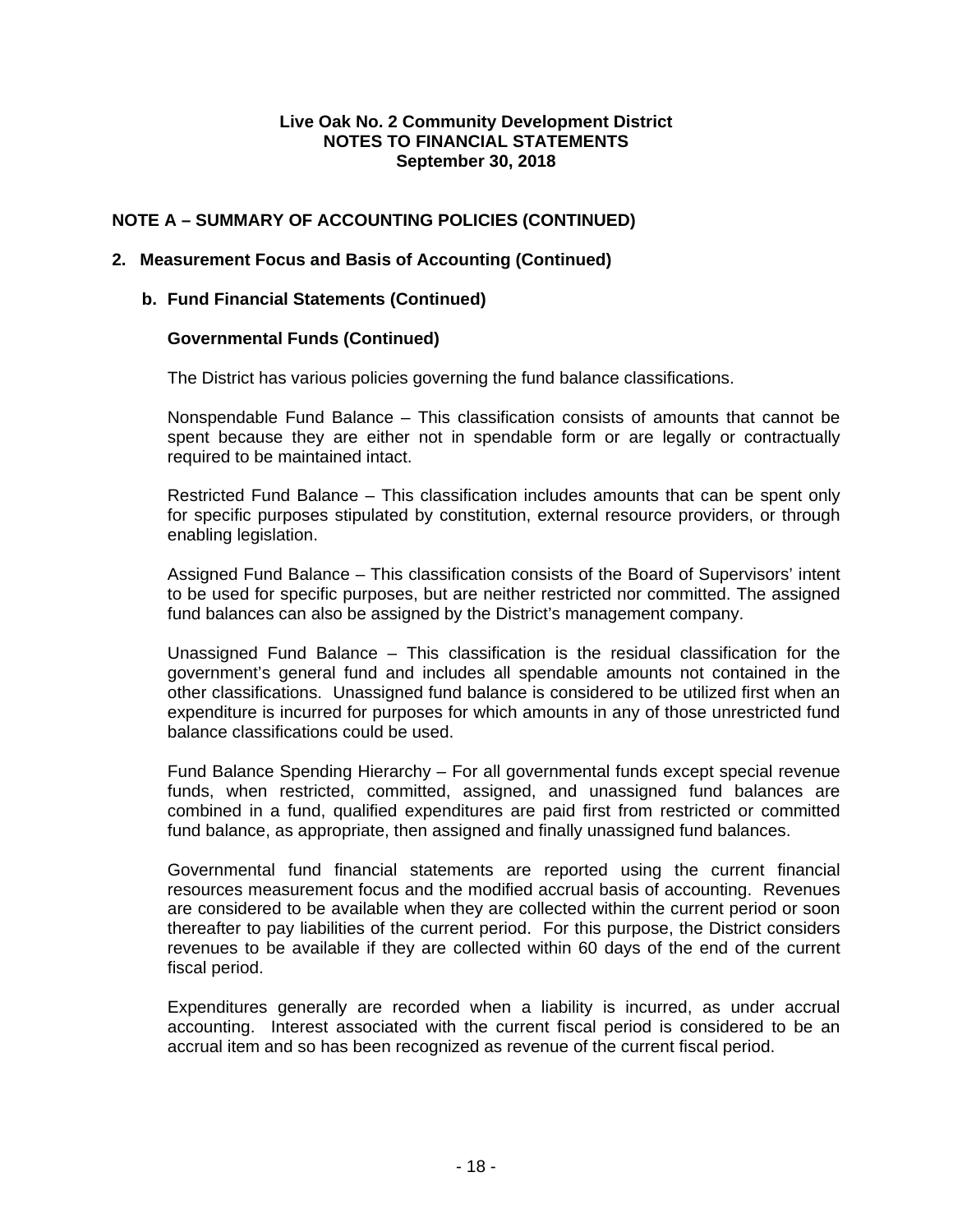## **NOTE A – SUMMARY OF ACCOUNTING POLICIES (CONTINUED)**

### **2. Measurement Focus and Basis of Accounting (Continued)**

#### **b. Fund Financial Statements (Continued)**

### **Governmental Funds (Continued)**

Under the current financial resources measurement focus, only current assets and current liabilities are generally included on the balance sheet. The reported fund balance is considered to be a measure of "available spendable resources". Governmental fund operating statements present increases (revenues and other financing sources) and decreases (expenditures and other financing uses) in net current assets. Accordingly, they are said to present a summary of sources and uses of "available spendable resources" during a period.

Because of their spending measurement focus, expenditure recognition for governmental fund types excludes amounts represented by non-current liabilities. Since they do not affect net current assets, such long-term amounts are not recognized as governmental fund type expenditures or fund liabilities.

Amounts expended to acquire capital assets are recorded as expenditures in the year that resources are expended, rather than as fund assets. The proceeds of long-term debt are recorded as an other financing source rather than as a fund liability.

Debt service expenditures are recorded only when payment is due.

#### **3. Basis of Presentation**

#### **a. Governmental Major Funds**

General Fund – The General Fund is the District's primary operating fund. It accounts for all financial resources of the general government, except those required to be accounted for in another fund.

Series 2016 Debt Service Fund – Accounts for debt service requirements to retire the Series 2016 Special Assessments Refunding Bonds, which were used to refund the Series 2004 Special Assessment Bonds.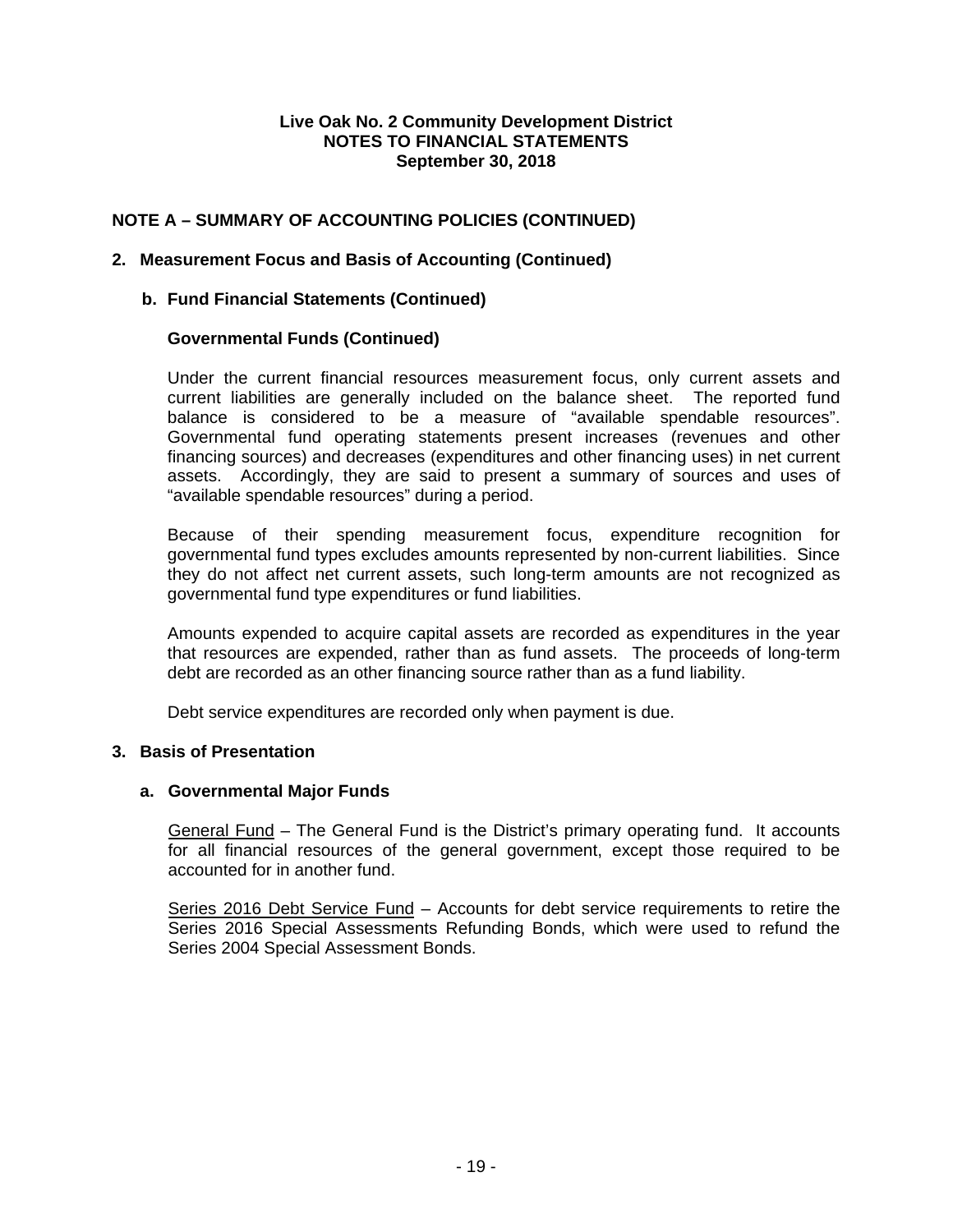## **NOTE A – SUMMARY OF ACCOUNTING POLICIES (CONTINUED)**

#### **4. Assets, Liabilities, and Net Position or Equity**

#### **a. Non-current Governmental Assets/Liabilities**

GASB Statement 34 requires that non-current governmental assets, such as land and buildings, and non-current governmental liabilities, such as general obligation bonds, due to developer and accrued compensated absences be reported in the governmental activities column in the government-wide Statement of Net Position.

#### **b. Cash and Investments**

Florida Statutes require state and local governmental units to deposit monies with financial institutions classified as "Qualified Public Depositories," a multiple financial institution pool whereby groups of securities pledged by the various financial institutions provide common collateral from their deposits of public funds. This pool is provided as additional insurance to the federal depository insurance and allows for additional assessments against the member institutions, providing full insurance for public deposits.

The District is authorized to invest in those financial instruments as established by Section 218.415, Florida Statutes. The authorized investments consist of:

- 1. Direct obligations of the United States Treasury;
- 2. The Local Government Surplus Funds Trust or any intergovernmental investment pool authorized pursuant to the Florida Interlocal Cooperative Act of 1969;
- 3. Interest-bearing time deposits or savings accounts in authorized qualified public depositories; and
- 4. Securities and Exchange Commission, registered money market funds with the highest credit quality rating from a nationally recognized rating agency.

Cash equivalents include certificates of deposit and all highly liquid debt instruments with original maturities of three months or less and held in a qualified public depository as defined by Florida Statute 280.02.

#### **c. Restricted Assets**

Certain assets of the District and a corresponding liability or portion of net position is classified as restricted on the statement of net position because their use is limited either by law through constitutional provisions or enabling legislation; or by restrictions imposed externally by creditors. In a fund with both restricted and unrestricted assets, qualified expenses are considered to be paid first from restricted net position and then from unrestricted net position.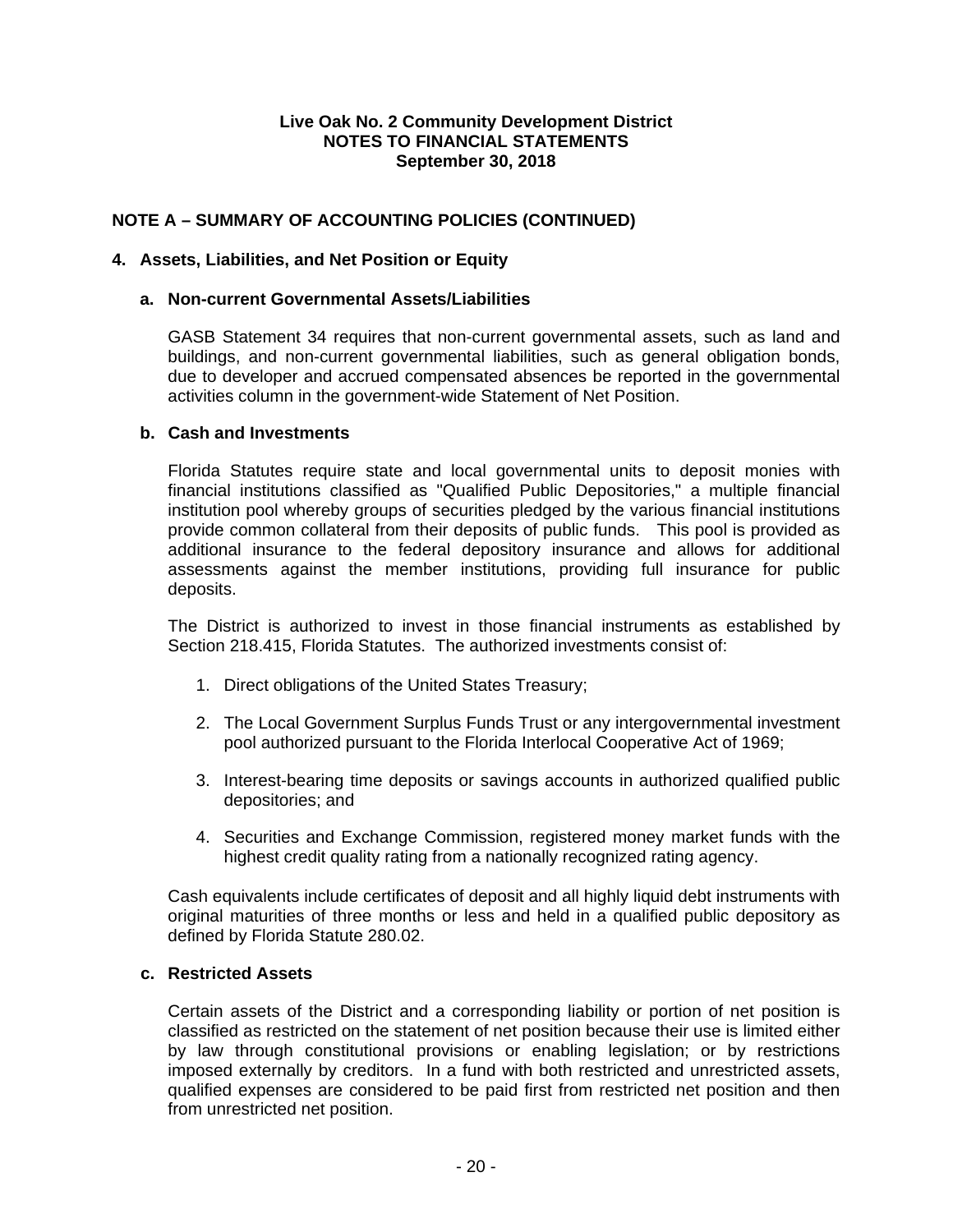## **NOTE A – SUMMARY OF ACCOUNTING POLICIES (CONTINUED)**

### **4. Assets, Liabilities, and Net Position or Equity (Continued)**

#### **d. Capital Assets**

Capital assets, which include land and infrastructure, are reported in the applicable governmental activities column.

The District defines capital assets as assets with an initial, individual cost of \$5,000 or more and an estimated useful life in excess of one year. The valuation basis for all assets is historical cost.

The costs of normal maintenance and repairs that do not add to the value of the asset or materially extend its useful life are not capitalized.

Major outlays for capital assets and improvements are capitalized as projects are constructed.

Depreciation of capital assets is computed and recorded by utilizing the straight-line method. The estimated useful life of depreciable capital assets, infrastructure, is 30 years.

#### **e. Deferred Outflows of Resources**

Deferred outflows of resources represent a consumption of net position/fund balance that applies to a future period(s) and so will not be recognized as an outflow of resources (expense/expenditure) until then. The District only has one item that qualifies for reporting in this category. It is the deferred amount on refunding reported on the Statement of Net Position. A deferred amount on refunding results from the difference in the carrying value of refunded debt and its reacquisition price. This amount is deferred and amortized over the shorter of the life of the refunded or refunding debt.

#### **f. Budgets**

Budgets are prepared and adopted after public hearings for the governmental funds, pursuant to Chapter 190, Florida Statutes. The District utilizes the same basis of accounting for budgets as it does for revenues and expenditures in its various funds. The legal level of budgetary control is at the fund level. All budgeted appropriations lapse at year end. Formal budgets are adopted for the general and debt service funds. As a result, deficits in the budget columns of the accompanying financial statements may occur.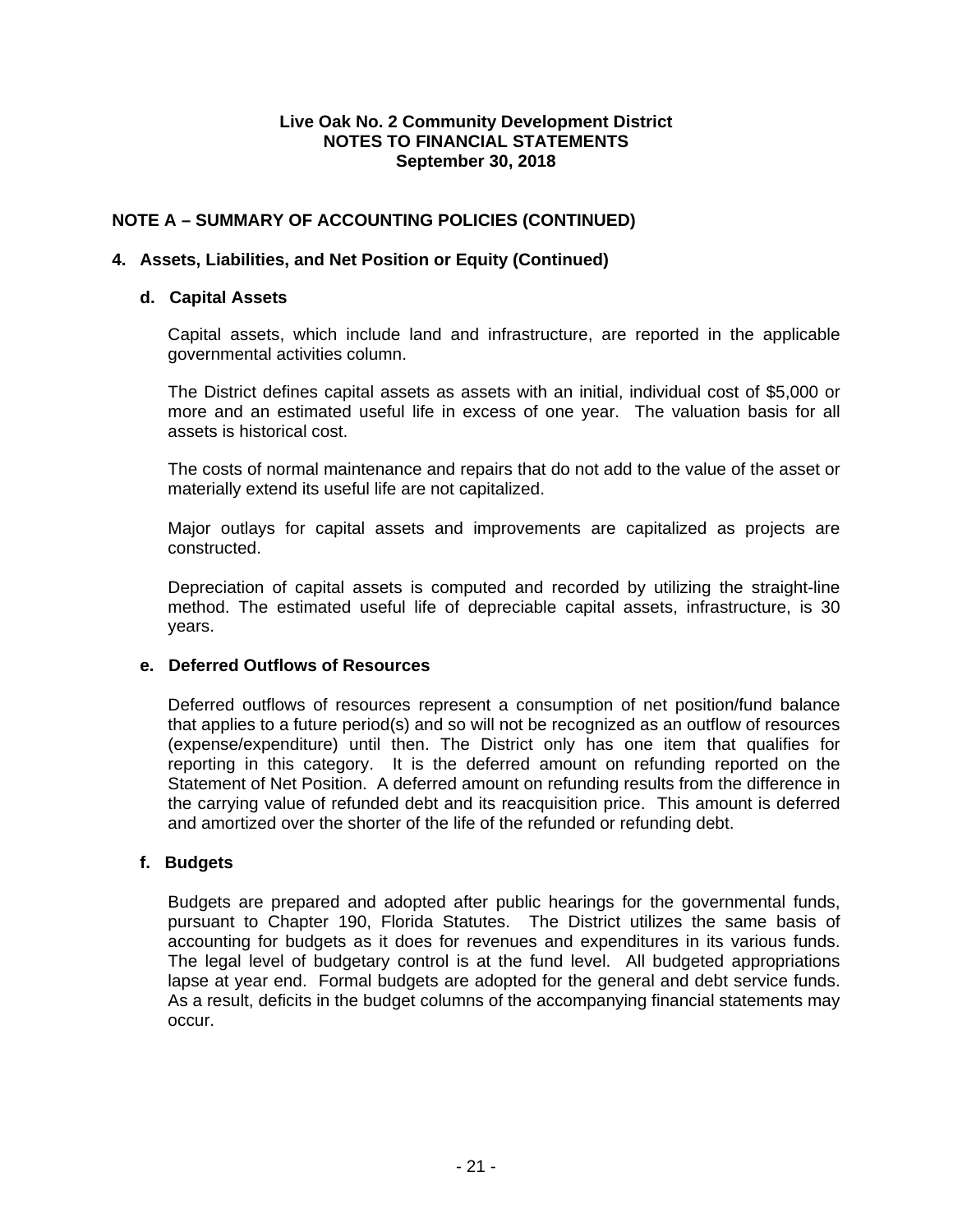### **NOTE B – RECONCILIATION OF GOVERNMENT-WIDE AND FUND FINANCIAL STATEMENTS**

#### **1. Explanation of Differences Between the Governmental Fund Balance Sheet and the Government-wide Statement of Net Position**

"Total fund balances" of the District's governmental funds, \$860,017, differs from "net position" of governmental activities, \$15,269,494, reported in the Statement of Net Position. This difference primarily results from the long-term economic focus of the Statement of Net Position versus the current financial resources focus of the governmental fund balance sheet. The effect of the difference is illustrated as follows.

### **Capital related items**

When capital assets (not being depreciated that are to be used in governmental activities) are purchased or constructed, the cost of those assets is reported as expenditures in governmental funds. However, the Statement of Net Position included those capital assets among the assets of the District as a whole.

| Land and improvements          | 7,616,900    |
|--------------------------------|--------------|
| Infrastructure                 | 17,904,401   |
| Less: accumulated depreciation | (4,222,652)  |
| Total                          | \$21,298,649 |

#### **Long-term debt transactions**

Long-term liabilities applicable to the District's governmental activities are not due and payable in the current period and accordingly are not reported as fund liabilities. All liabilities (both current and long-term) are reported in the Statement of Net Position. Balances at September 30, 2018 were:

| Bonds payable      | (6,975,000) |
|--------------------|-------------|
| Bond discount, net | 2,564       |
| Total              | (6,972,436) |

#### **Deferred outflows of resources**

Deferred outflows of resources applicable to the District's governmental activities are not financial resources, and therefore, are not recognized at the governmental fund level.

| Deferred amount on refunding, net | 179,529 |
|-----------------------------------|---------|
|                                   |         |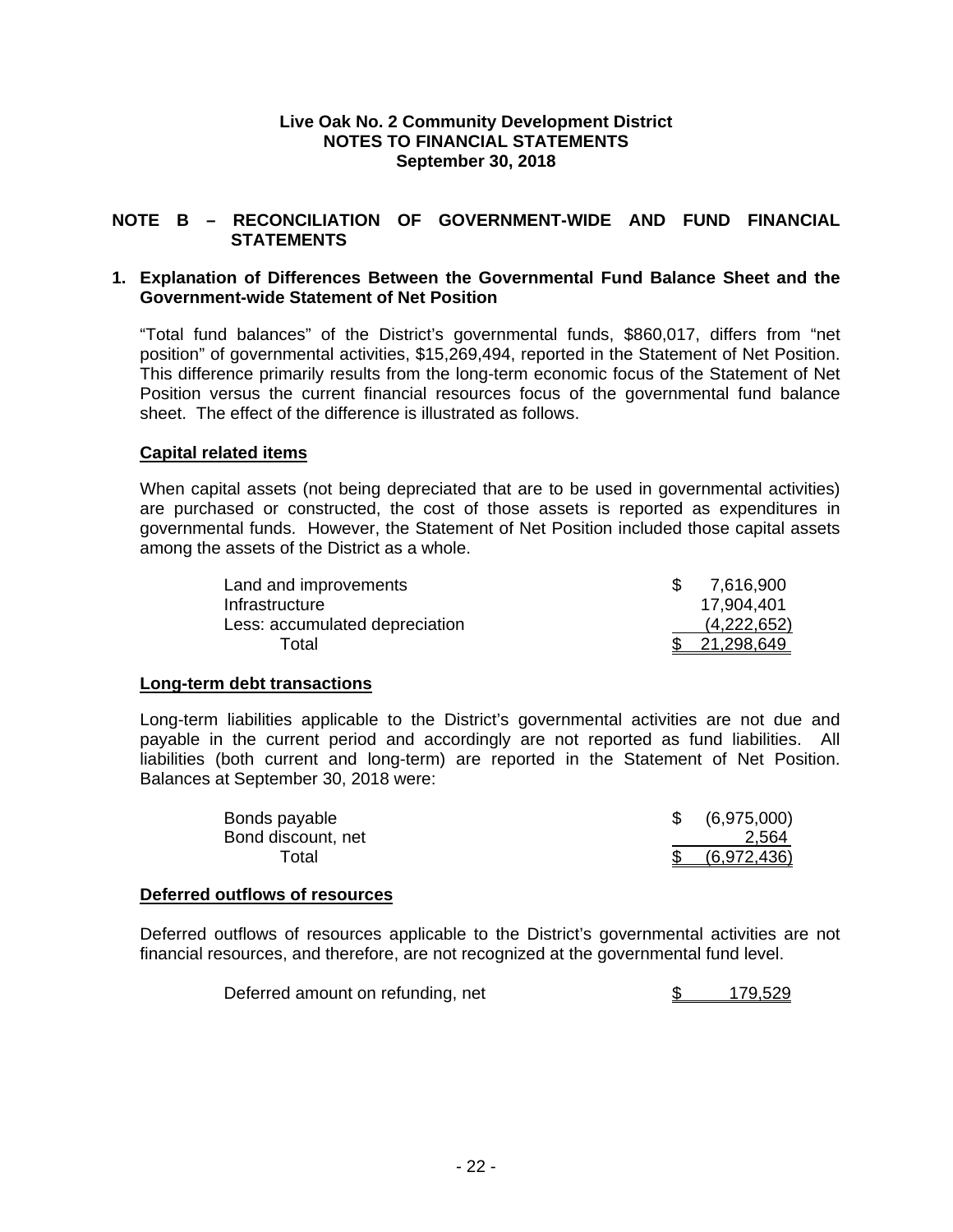### **NOTE B – RECONCILIATION OF GOVERNMENT-WIDE AND FUND FINANCIAL STATEMENTS (CONTINUED)**

### **1. Explanation of Differences Between the Governmental Fund Balance Sheet and the Government-wide Statement of Net Position (Continued)**

### **Accrued interest**

Accrued liabilities in the Statement of Net Position differ from the amount reported in governmental funds due to the accrued interest on bonds.

Accrued interest  $\qquad \qquad \qquad$  8 (96.265)

#### **2. Explanation of Differences Between the Governmental Fund Operating Statements and the Statement of Activities**

The "net change in fund balances" for government funds, \$47,243, differs from the "change in net position" for governmental activities, \$(238,145), reported in the Statement of Activities. The difference arises primarily from the long-term economic focus of the Statement of Activities versus the current financial resources focus of the governmental funds. The effect of the difference is illustrated below.

### **Capital related items**

When capital assets that are to be used in governmental activities are purchased or constructed, the resources expended for those assets are reported as expenditures in governmental funds. However, in the Statement of Activities, the costs of those assets is allocated over their estimated useful lives and reported as depreciation. As a result, fund balances decrease by the amount of financial resources expended, whereas net position decrease by the amount of depreciation charged for the period.

Depreciation 6 (596,814)

### **Long-term debt transactions**

Repayments of bond principal are reported as expenditures in the governmental funds and, thus, have the effect of reducing fund balance because current financial resources have been used.

| Debt principal payments       | 320,000 |
|-------------------------------|---------|
| Amortization of bond discount | (155)   |
| Total                         | 319,845 |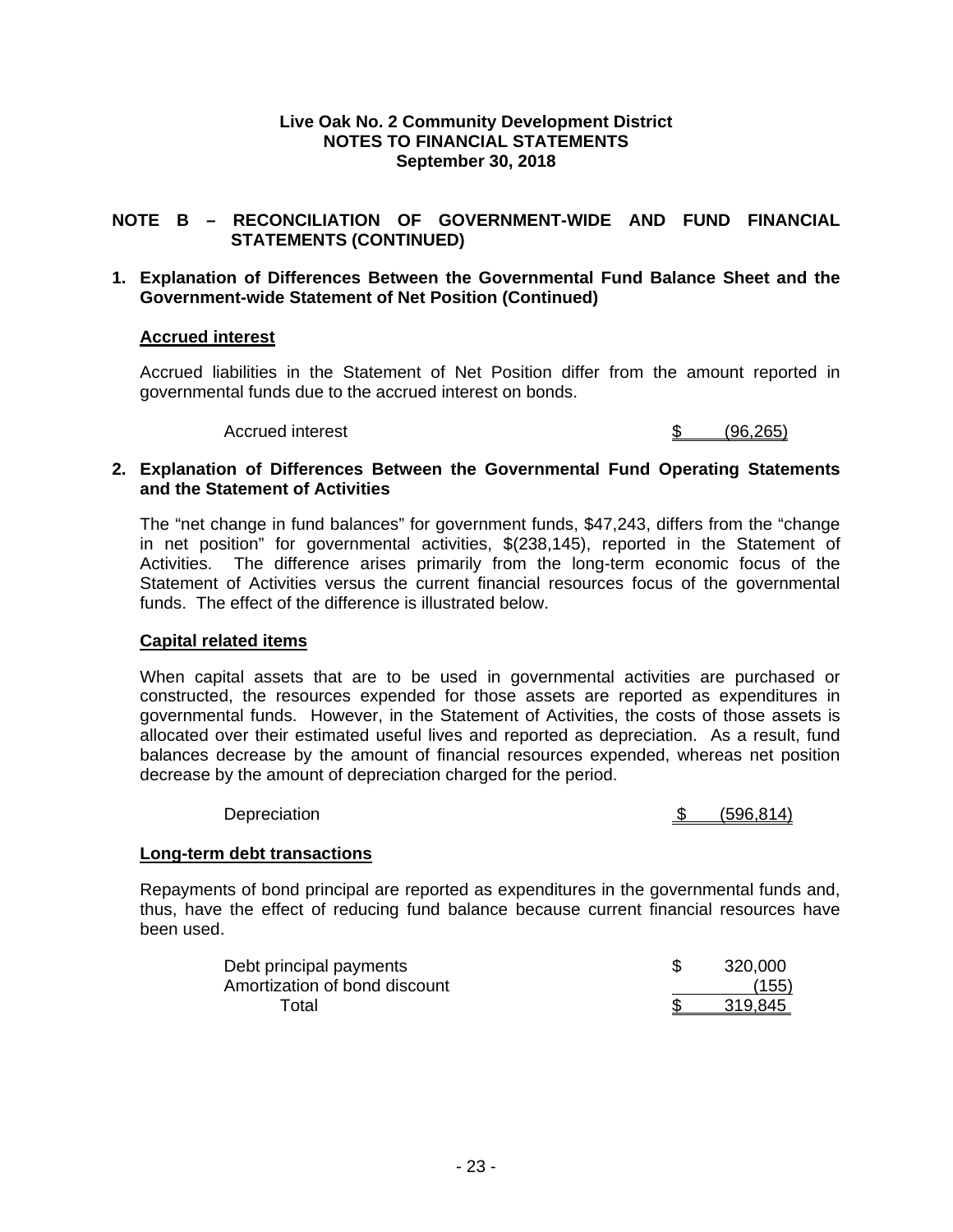### **NOTE B – RECONCILIATION OF GOVERNMENT-WIDE AND FUND FINANCIAL STATEMENTS (CONTINUED)**

### **2. Explanation of Differences Between the Governmental Fund Operating Statements and the Statement of Activities (Continued)**

### **Long-term debt transactions (Continued)**

Some expenses reported in the Statement of Activities do not require the use of current financial resources, therefore, are not reported as expenditures in governmental funds.

| Net change in accrued interest payable   | S | 3,037     |
|------------------------------------------|---|-----------|
| Decrease in deferred amount on refunding |   | (11, 456) |
| Total                                    |   | (8, 419)  |

### **NOTE C – CASH AND INVESTMENTS**

All deposits are held in qualified public depositories and are included on the accompanying balance sheet as cash and investments.

#### Custodial Credit Risk – Deposits

Custodial credit risk is the risk that in the event of a bank failure, the District's deposits may not be returned to it. The District does not have a formal deposit policy for custodial credit risk; however, they follow the provisions of Chapter 280, Florida Statutes regarding deposits and investments. As of September 30, 2018, the District's bank balance was \$307,746 and the carrying value was \$307,737. Exposure to custodial credit risk was as follows. The District maintains all deposits in a qualified public depository in accordance with the provisions of Chapter 280, Florida Statutes, which means that all deposits are fully insured by Federal Depositors Insurance or collateralized under Chapter 280, Florida Statutes.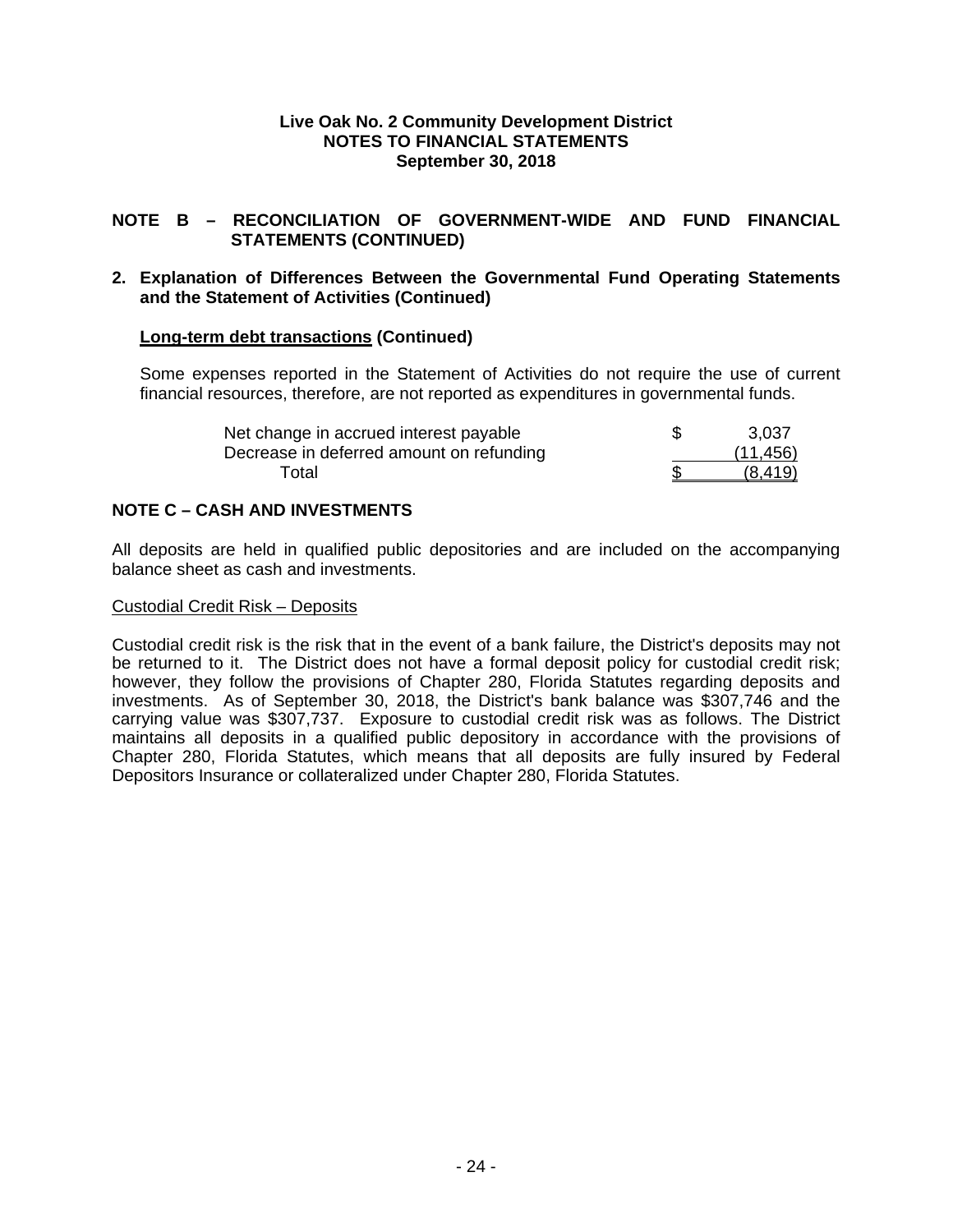### **NOTE C – CASH AND INVESTMENTS (CONTINUED)**

As of September 30, 2018, the District had the following investments and maturities:

| <b>Investment</b>            | <b>Maturities</b> | <b>Fair Value</b> |         |
|------------------------------|-------------------|-------------------|---------|
| <b>Commercial Paper</b>      | N/A               | S                 | 451.645 |
| <b>Certificate of Depsit</b> | N/A               |                   | 101,025 |
| Total                        |                   | S                 | 552,670 |

The District categorizes its fair value measurements within the fair value hierarchy recently established by generally accepted accounting principles. The fair value is the price that would be received to sell an asset, or paid to transfer a liability, in an orderly transaction between market participants at the measurement date. The hierarchy is based on the valuation inputs used to measure the fair value of the asset. The District uses a market approach in measuring fair value that uses prices and other relevant information generated by market transactions involving identical or similar assets, liabilities, or groups of assets and liabilities.

Assets or liabilities are classified into one of three levels. Level 1 is the most reliable and is based on quoted price for identical assets, or liabilities, in an active market. Level 2 uses significant other observable inputs when obtaining quoted prices for identical or similar assets, or liabilities, in markets that are not active. Level 3 is the least reliable and uses significant unobservable inputs that use the best information available under the circumstances, which includes the District's own data in measuring unobservable inputs.

Based on the criteria in the preceding paragraph, the investments in Commercial Paper are Level 1 assets.

#### Interest Rate Risk

The District does not have a formal investment policy that limits investment maturities as a means of managing its exposure to fair value losses arising from increasing interest rates.

#### Credit Risk

The District's investments in treasury funds, commercial paper, and government loans are limited by state statutory requirements and bond compliance. The District has no investment policy that would further limit its investment choices. As of September 30, 2018, the District's investments in Commercial Paper were rated A-1+ by Standard & Poor's.

## **Concentration of Credit Risk**

The District places no limit on the amount it may invest in any one fund. The investments in Commercial Paper are 82% and the certificate of deposit is 18% of the District's total investments.

The types of deposits and investments and their level of risk exposure as of September 30, 2018 were typical of these items during the fiscal year ended. The District considers any decline in fair value for certain investments to be temporary.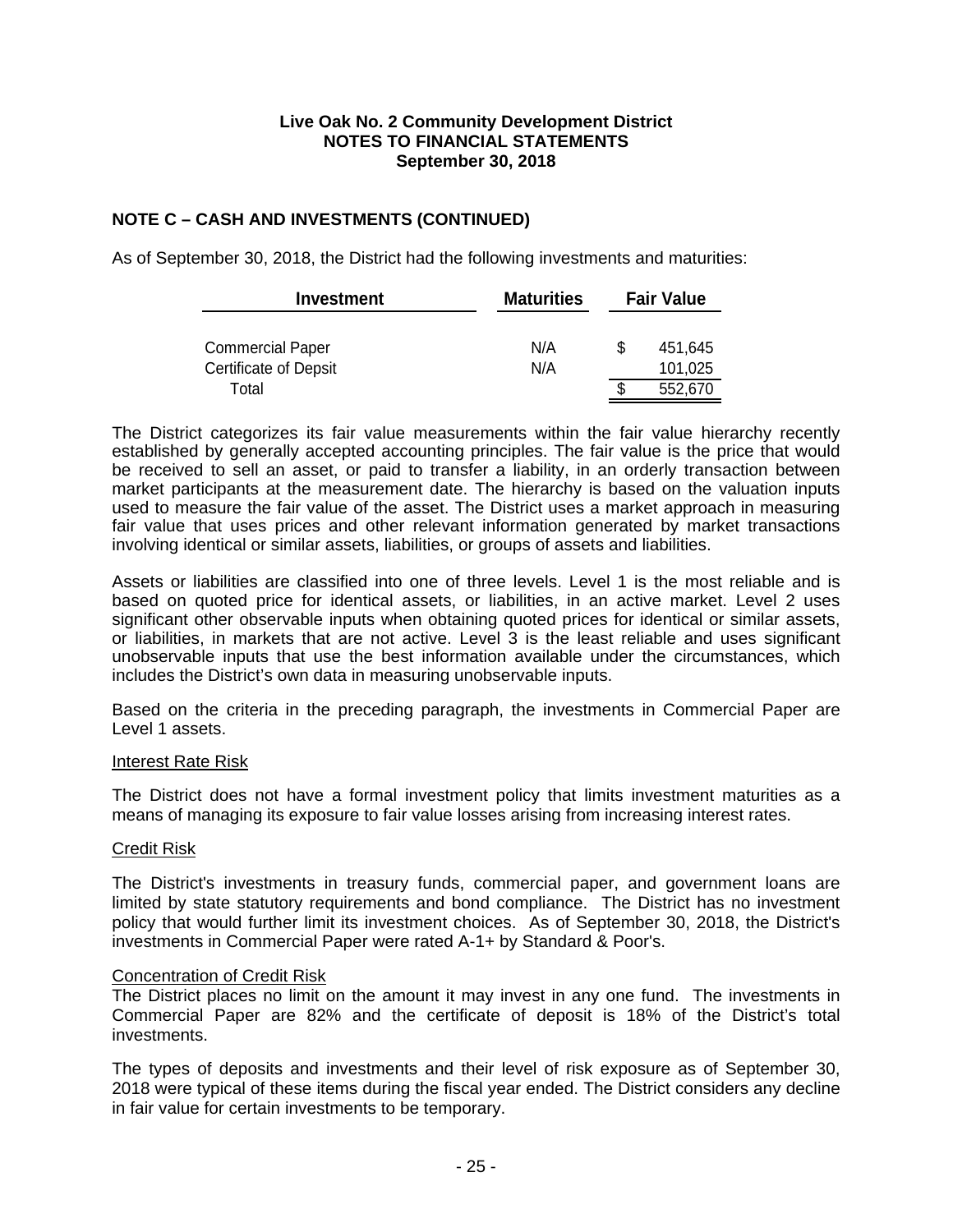### **NOTE D – SPECIAL ASSESSMENT REVENUES**

Special assessment revenues recognized for the 2017-2018 fiscal year were levied in October 2017. All taxes are due and payable on November 1 or as soon as the assessment roll is certified and delivered to the Tax Collector. Per Section 197.162, Florida Statutes, discounts are allowed for early payment at the rate of 4% in November, 3% in December, 2% in January, and 1% in February. Taxes paid in March are without discount.

All unpaid taxes become delinquent as of April 1. Virtually all unpaid taxes are collected via the sale of tax certificates on or prior to, June 1; therefore, there were no material taxes receivable at fiscal year end.

### **NOTE E – CAPITAL ASSETS**

Capital Asset activity for the year ended September 30, 2018 was as follows:

|                                                                 | October 1,<br>2017 |                 |           | September 30,<br>2018 |
|-----------------------------------------------------------------|--------------------|-----------------|-----------|-----------------------|
|                                                                 | <b>Balance</b>     | Additions       | Deletions | <b>Balance</b>        |
| <b>Governmental Activities:</b>                                 |                    |                 |           |                       |
| Capital assets, not being depreciated:<br>Land and improvements | 7,616,900          | \$              | \$        | 7,616,900<br>\$       |
| Capital assets, being depreciated:<br>Infrastructure            | 17,904,401         |                 |           | 17,904,401            |
| Less accumulated depreciation for:<br>Infrastructure            | (3,625,838)        | (596,814)       |           | (4, 222, 652)         |
| <b>Total Capital Assets Depreciated, Net</b>                    | 14,278,563         | (596, 814)      |           | 13,681,749            |
| Governmental Activities Capital Assets                          | 21,895,463         | (596, 814)<br>S |           | 21,298,649<br>\$      |

Depreciation in the amount of \$596,814 was charged to physical environment.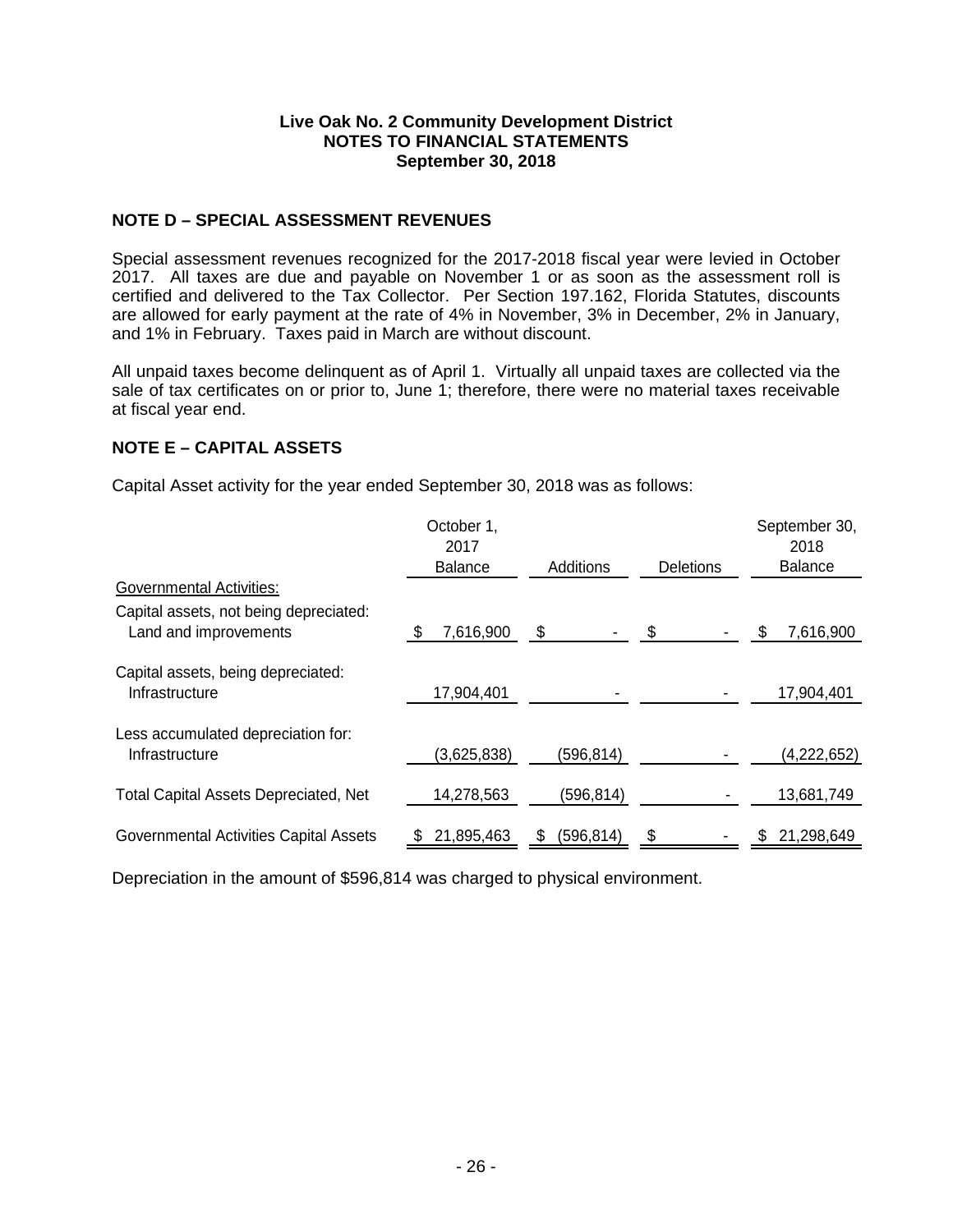### **NOTE F – LONG-TERM DEBT**

The following is a summary of activity in the long-term debt of the District for the year ended September 30, 2018:

|                              | <b>Balance</b> |                  |  |                  | <b>Balance</b> |
|------------------------------|----------------|------------------|--|------------------|----------------|
|                              | October 1,     |                  |  |                  | September 30,  |
|                              | 2017           | <b>Additions</b> |  | <b>Deletions</b> | 2018           |
| Special Assessment Refunding |                |                  |  |                  |                |
| Bonds, Series 2016           | ,295,000       |                  |  | 320,000          | 6,975,000      |

Long-term debt is comprised of the following:

## **Special Assessment Refunding Bonds**

| \$7,620,000 Series 2016 Special Assessment Refunding Bonds<br>due in annual principal installments beginning May 2017.<br>Interest at various rates between 2.25% and 4% is due May and<br>November beginning May 2016. Current portion is \$320,000. | \$. | 6,975,000 |
|-------------------------------------------------------------------------------------------------------------------------------------------------------------------------------------------------------------------------------------------------------|-----|-----------|
| Bond discount, net                                                                                                                                                                                                                                    |     | (2,564)   |
| Bonds Payable, Net                                                                                                                                                                                                                                    |     | 6,972,436 |

The annual requirements to amortize the principal and interest of bonded debt outstanding as of September 30, 2018 are as follows:

| Year Ending   |    |           |                 |    |           |
|---------------|----|-----------|-----------------|----|-----------|
| September 30, |    | Principal | Interest        |    | Total     |
|               |    |           |                 |    |           |
| 2019          | \$ | 320,000   | \$<br>231,036   | \$ | 551,036   |
| 2020          |    | 330,000   | 223,836         |    | 553,836   |
| 2021          |    | 335,000   | 216,411         |    | 551,411   |
| 2022          |    | 345,000   | 209,711         |    | 554,711   |
| 2023          |    | 355,000   | 201,949         |    | 556,949   |
| 2024-2028     |    | 1,930,000 | 850,998         |    | 2,780,998 |
| 2029-2033     |    | 2,310,000 | 486,515         |    | 2,796,515 |
| 2034-2035     |    | 1,050,000 | 63,400          |    | 1,113,400 |
|               | c  |           |                 |    |           |
| <b>Totals</b> |    | 6,975,000 | \$<br>2,483,856 | \$ | 9,458,856 |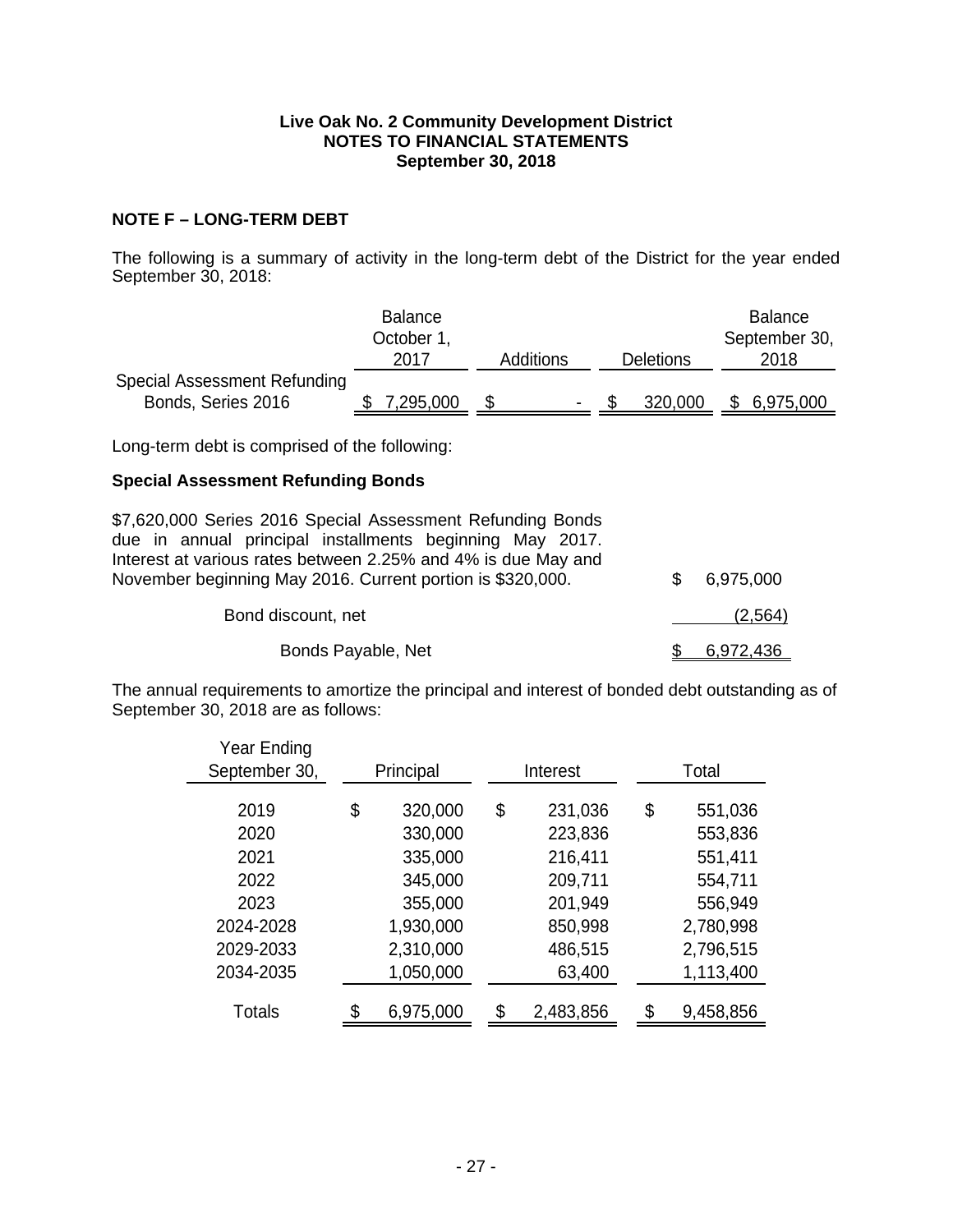### **NOTE F – LONG-TERM DEBT (CONTINUED)**

### Summary of Significant Bonds Resolution Terms and Covenants

Special Assessment Refunding Bonds, Series 2016

Depository Funds – The bond resolution establishes certain funds and determines the order in which revenues are to be deposited into these funds. A description of the significant funds, including their purposes, is as follows:

1. Reserve Fund – The Series 2016 Reserve Account is funded from the proceeds of the Bonds in an amount equal to fifty percent of the Maximum Annual Debt Service Requirement for all Outstanding Series 2016 Bonds. Monies held in the reserve accounts will be used only for the purposes established in the Trust Indenture.

|                                                | Reserve        |             | Reserve |  |  |
|------------------------------------------------|----------------|-------------|---------|--|--|
|                                                | <b>Balance</b> | Requirement |         |  |  |
|                                                |                |             |         |  |  |
| Series 2016 Special Assessment Refunding Bonds | 276,199        |             | 276,167 |  |  |

### **NOTE G – RISK MANAGEMENT**

The government is exposed to various risks of loss related to torts; theft of, damage to and destruction of assets; errors and omissions; and natural disasters for which the government carries commercial insurance.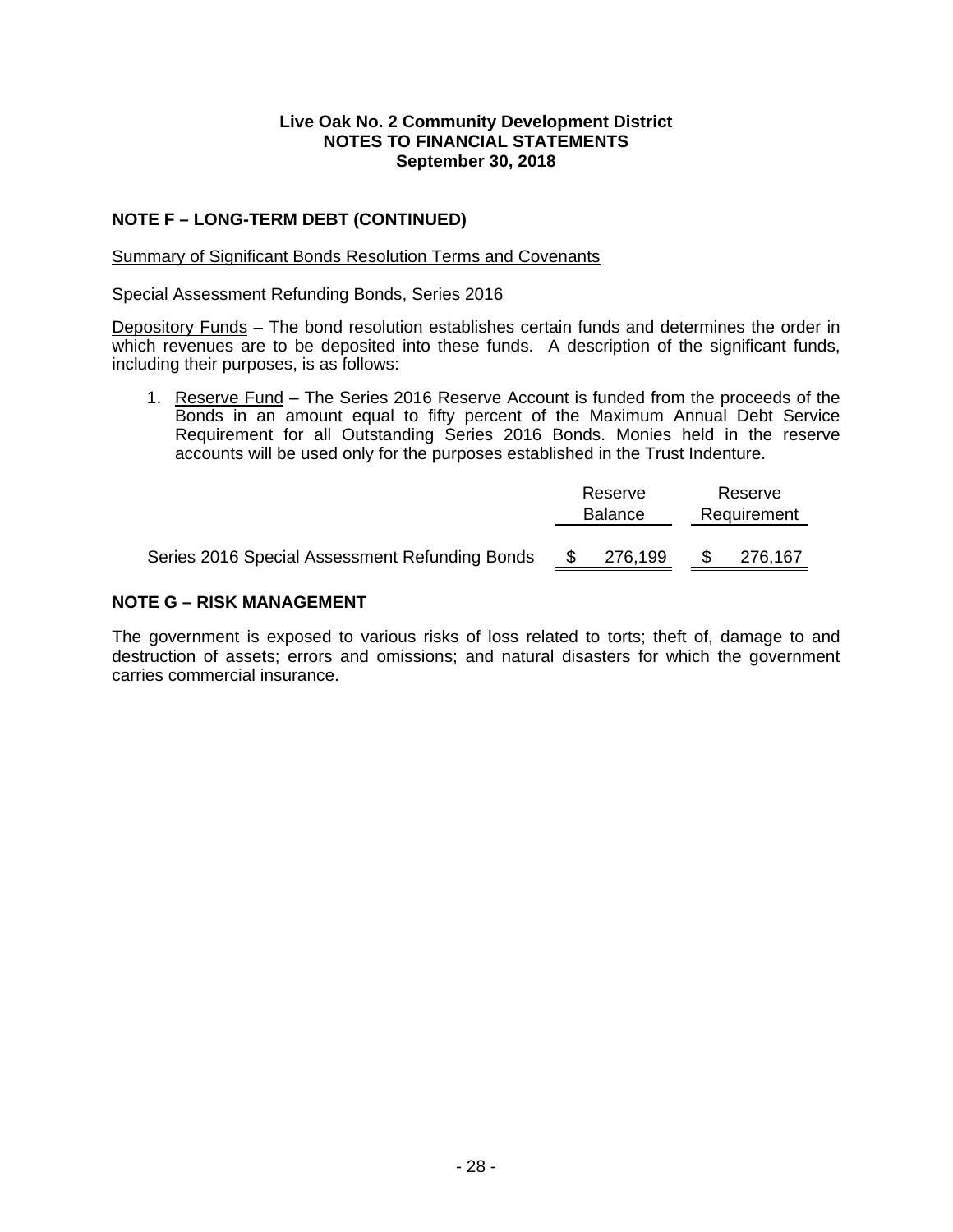

Certified Public Accountants PL

600 Citrus Avenue Suite 200 Fort Pierce, Florida 34950

772/461-6120 // 461-1155 FAX: 772/468-9278

#### **REPORTING AND ON COMPLIANCE AND OTHER MATTERS BASED ON AN AUDIT INDEPENDENT AUDITOR'S REPORT ON INTERNAL CONTROL OVER FINANCIAL OF FINANCIAL STATEMENTS PERFORMED IN ACCORDANCE WITH**  *GOVERNMENT AUDITING STANDARDS*

To the Board of Supervisors Live Oak No. 2 Community Development District Hillsborough County, Florida

We have audited, in accordance with the auditing standards generally accepted in the United States of America and the standards applicable to financial audits contained in *Government Auditing Standards* issued by the Comptroller General of the United States, the financial statements of Live Oak No. 2 Community Development District, as of and for the year ended September 30, 2018, and the related notes to the financial statements, and have issued our report thereon dated May 31, 2019.

#### **Internal Control Over Financial Reporting**

In planning and performing our audit, we considered Live Oak No. 2 Community Development District's internal control over financial reporting to determine the audit procedures that are appropriate in the circumstances for the purpose of expressing our opinions on the financial statements, but not for the purpose of expressing an opinion on the effectiveness of Live Oak No. 2 Community Development District's internal control. Accordingly, we do not express an opinion on the effectiveness of Live Oak No. 2 Community Development District's internal control over financial reporting.

A *deficiency in internal control* exists when the design or operation of a control does not allow management or employees, in the normal course of performing their assigned functions, to prevent, or detect and correct misstatements on a timely basis. A *material weakness* is a deficiency, or combination of deficiencies, in internal control, such that there is a reasonable possibility that a material misstatement of the entity's financial statements will not be prevented, or detected and corrected on a timely basis. A significant deficiency is a deficiency, or a combination of deficiencies, in internal control that is less severe than a material weakness, yet important enough to merit attention by those charged with governance.

Our consideration of internal control over financial reporting was for the limited purpose described in the first paragraph of this section and was not designed to identify all deficiencies in internal control that might be material weaknesses or significant deficiencies. Given these limitations, during our audit we did not identify any deficiencies in internal control that we consider to be material weaknesses. However, material weaknesses may exist that have not been identified.

Fort Pierce / Stuart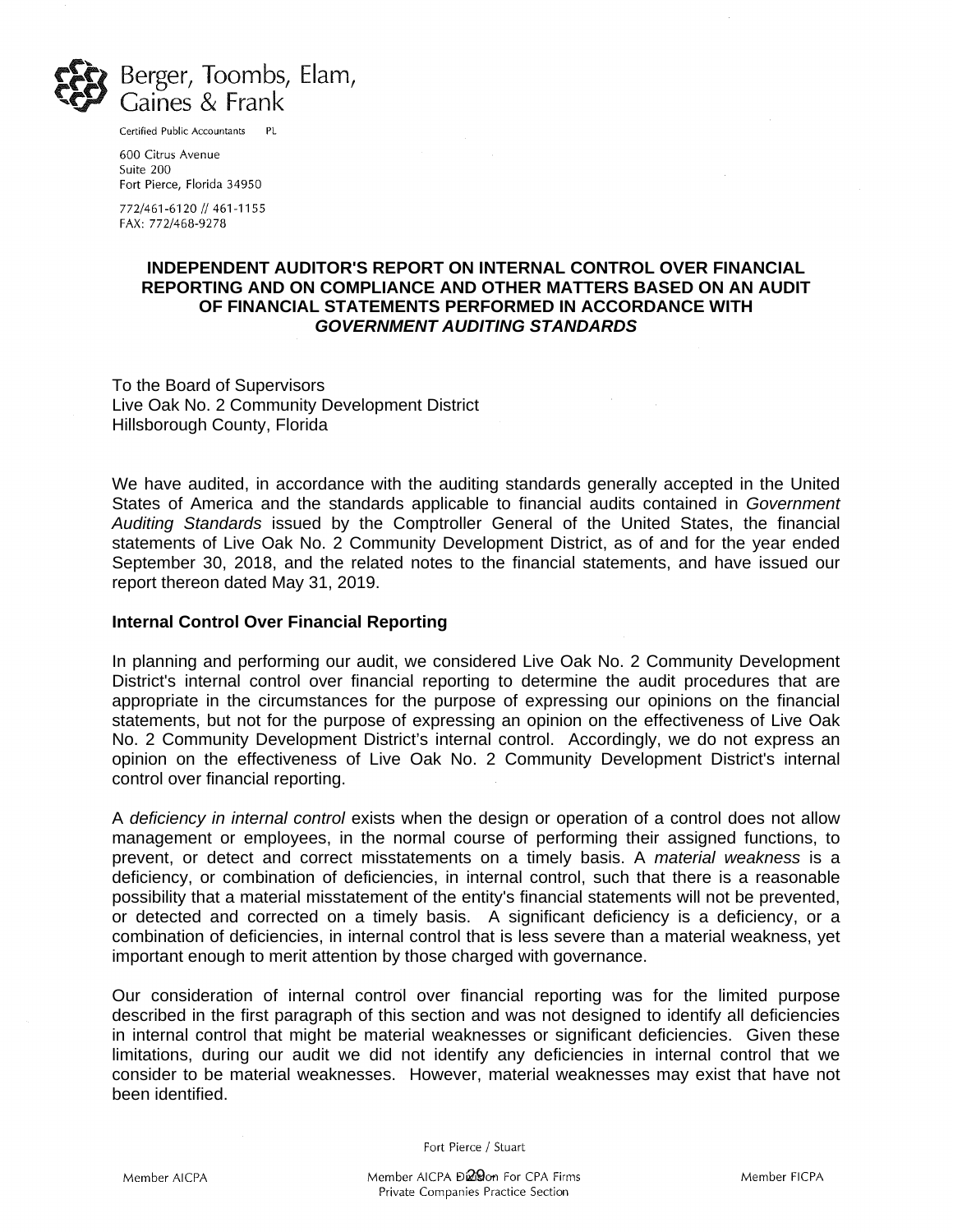

To the Board of Supervisors Live Oak No. 2 Community Development District Hillsborough County, Florida

#### **Compliance and Other Matters**

As part of obtaining reasonable assurance about whether Live Oak No. 2 Community Development District's financial statements are free of material misstatement, we performed tests of its compliance with certain provisions of laws, regulations, contracts, and grant agreements, noncompliance with which could have a direct and material effect on the determination of financial statement amounts. However, providing an opinion on compliance with those provisions was not an objective of our audit, and accordingly, we do not express such an opinion. The results of our tests disclosed no instances of noncompliance or other matters that are required to be reported under *Government Auditing Standards*.

#### **Purpose of this Report**

The purpose of this report is solely to describe the scope of our testing of internal control and compliance and the results of that testing, and not to provide an opinion on the effectiveness of the entity's internal control or on compliance. This report is an integral part of an audit performed in accordance with *Government Auditing Standards* in considering the entity's internal control and compliance. Accordingly, this communication is not suitable for any other purpose.

Bergin Jamba Elam

Berger, Toombs, Elam, Gaines & Frank Certified Public Accountants Fort Pierce, Florida

May 31, 2019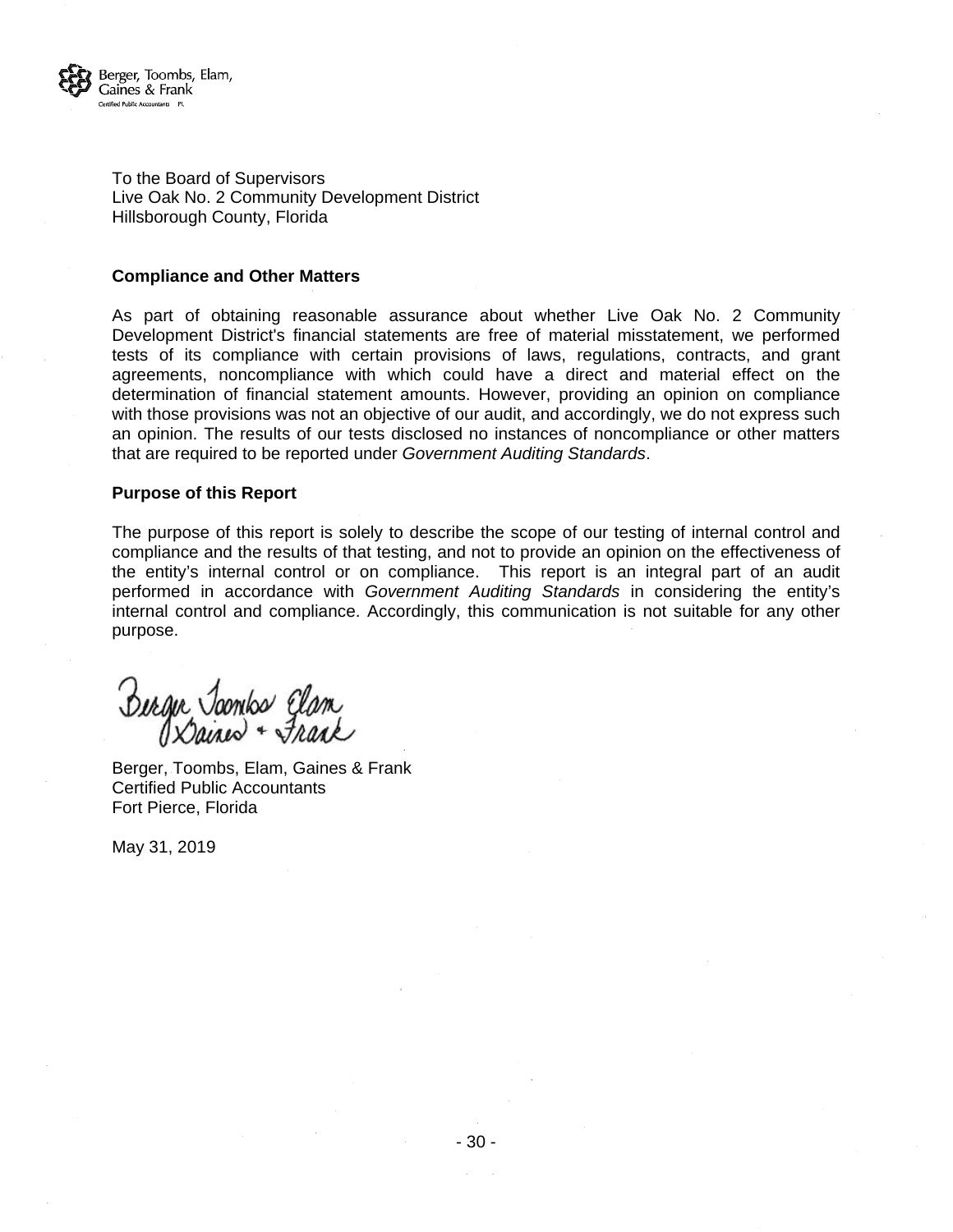

Certified Public Accountants PL

600 Citrus Avenue Suite 200 Fort Pierce, Florida 34950

772/461-6120 // 461-1155 FAX: 772/468-9278

#### **MANAGEMENT LETTER**

To the Board of Supervisors Live Oak No. 2 Community Development District Hillsborough County, Florida

#### **Report on the Financial Statements**

We have audited the financial statements of the Live Oak No. 2 Community Development District as of and for the year ended September 30, 2018, and have issued our report thereon dated May 31, 2019.

#### **Auditor's Responsibility**

We conducted our audit in accordance with auditing standards generally accepted in the United States; the standards applicable to financial audits contained in *Government Auditing Standards*, issued by the Comptroller General of the United States and Chapter 10.550, Rules of the Florida Auditor General.

#### **Other Reports and Schedule**

We have issued our Independent Auditor's Report on Internal Control over Financial Reporting and on Compliance and Other Matters Based on an Audit of Financial Statements Performed in Accordance with *Government Auditing Standards* and our Independent Auditor's Report on an examination conducted in accordance with AICPA Professionals Standards, AT-C Section 315 regarding compliance requirements in accordance with Chapter 10.550, Rules of the Auditor General. Disclosures in that report, which is dated May 31, 2019, should be considered in conjunction with this management letter.

#### **Prior Audit Findings**

Section 10.554(1)(i)1., Rules of the Auditor General, requires that we determine whether or not corrective actions have been made to address findings and recommendations made in the preceding financial audit report. There were no findings or recommendations made in the preceding financial audit report.

#### **Financial Condition**

Section 10.554(1)(i)5.a. and 10.556(7), Rules of the Auditor General, requires us to apply appropriate procedures and communicate the results of our determination as to whether or not Live Oak No. 2 Community Development District has met one or more of the conditions described in Section 218.503(1), Florida Statutes, and to identify the specific conditions met. In connection with our audit, we determined that the Live Oak No. 2 Community Development District did not meet any of the conditions described in Section 218.503(1), Florida Statutes.

Fort Pierce / Stuart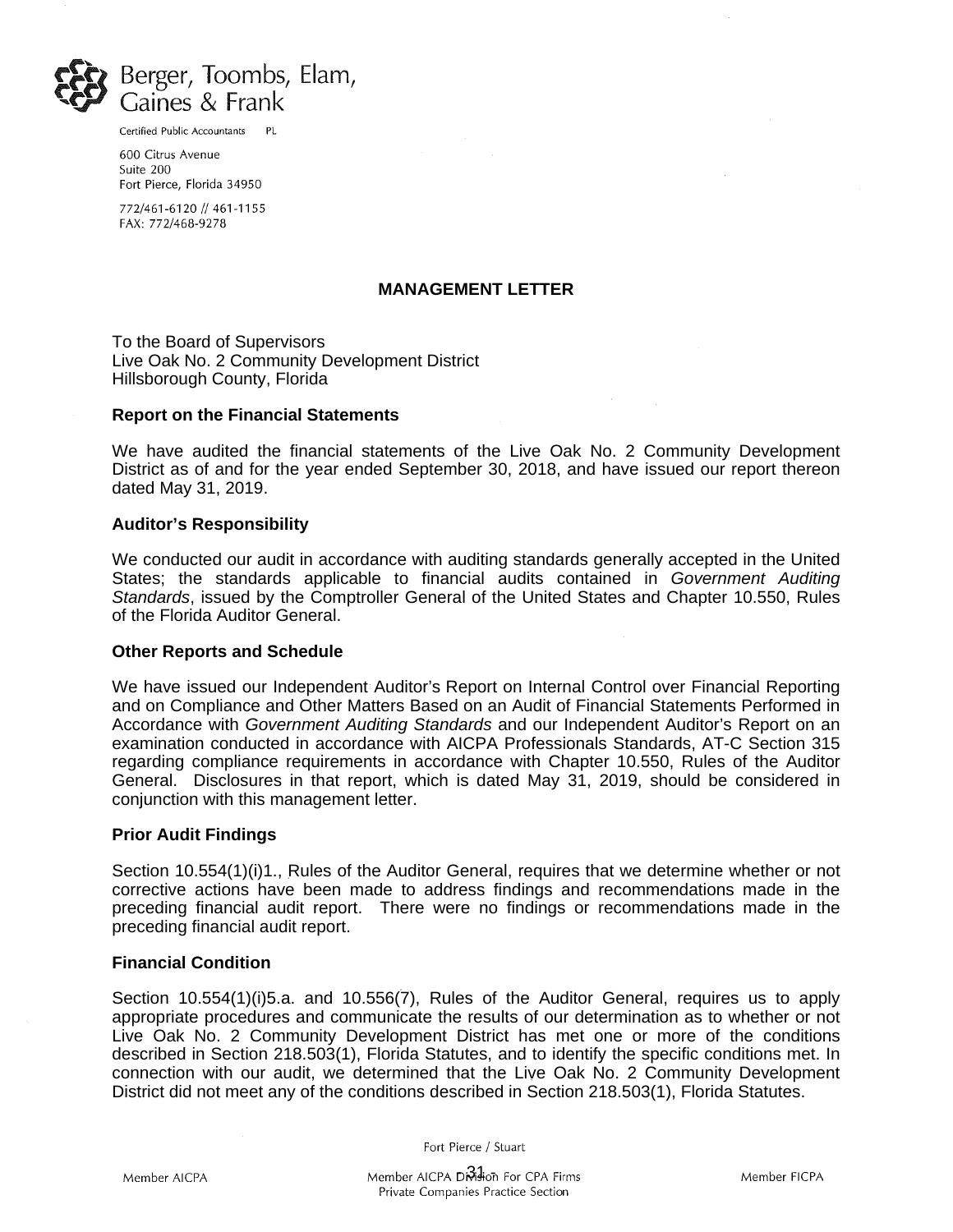

To the Board of Supervisors Live Oak No. 2 Community Development District

Pursuant to Sections 10.554(1)(i)5.c. and 10.556(8), Rules of the Auditor General, we applied financial conditions assessment procedures as of September 30, 2018 for the Live Oak No. 2 Community Development District. It is management's responsibility to monitor the Live Oak No. 2 Community Development District's financial condition; our financial condition assessment was based in part on the representations made by management and the review of the financial information provided by the same.

Section 10.554(1)(i)2., Rules of the Auditor General, requires that we communicate any recommendations to improve financial management. In connection with our audit, we did not have any such recommendations.

#### **Additional Matters**

Section 10.554(1)(i)3., Rules of the Auditor General, requires us to communicate noncompliance with provisions of contracts or grant agreements, or abuse, that have occurred, or are likely to have occurred, that have an effect on the financial statements that is less than material but which warrants the attention of those charged with governance. In connection with our audit, we did not note any such findings.

#### **Purpose of this Letter**

Our management letter is intended solely for the information and use of the Legislative Auditing Committee, members of the Florida Senate and the Florida House of Representatives, the Florida Auditor General, Federal and other granting agencies, the Board of Supervisors, and applicable management, and is not intended to be and should not be used by anyone other than these specified parties.

Bergin Joonks Elam

Berger, Toombs, Elam, Gaines & Frank Certified Public Accountants PL Fort Pierce, Florida

May 31, 2019